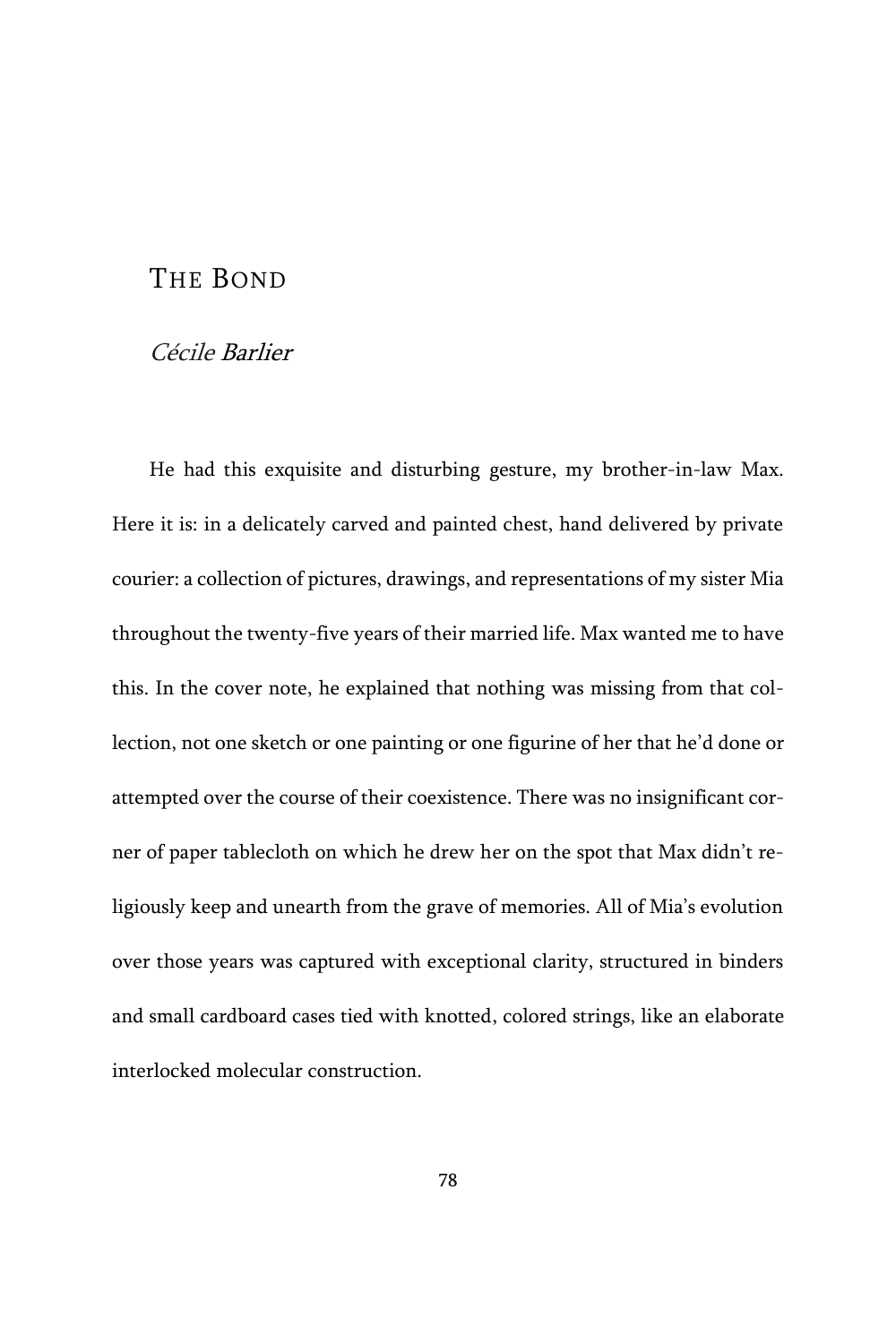What I thought was lost and erased with Mia's death was here, methodically and artistically arranged, her renditions protected with rice paper and silicon packets. All of this obsessive minutia had an intoxicating yet distancing effect on me—like a train of feelings with vastly different cars, through which I could stroll as a visitor to my own interior world. My old self opened every sleeve, unwrapped every package with an all-consuming adolescent fever. The great distance of age and the scorching nearness of juvenile fervor were backto-back, holding each other's weight.

As I laid those Mias on my dinner table, like a mosaic of mirrors, I had to smile. Was this Mia? Did she age so well—gaining with maturity a polished gloss that made her almost liquid? I was in the same denial I had experienced once: This couldn't be my sister, a woman made with the same blood that I felt burning inside me; conceivably she was a sibling, but that was just how others would perceive her, not who I knew she was in the private cockpit of my skin. And so Max, the painter and sculptor who had spent so much of his life trying to pierce the secret of Mia by stealing and appropriating her image, had glanced over her essence, the compressed spring from which every movement started. Very little of Mia had escaped Max, and surely that was what had kept his love of her so fresh, so unconditional. Max knew.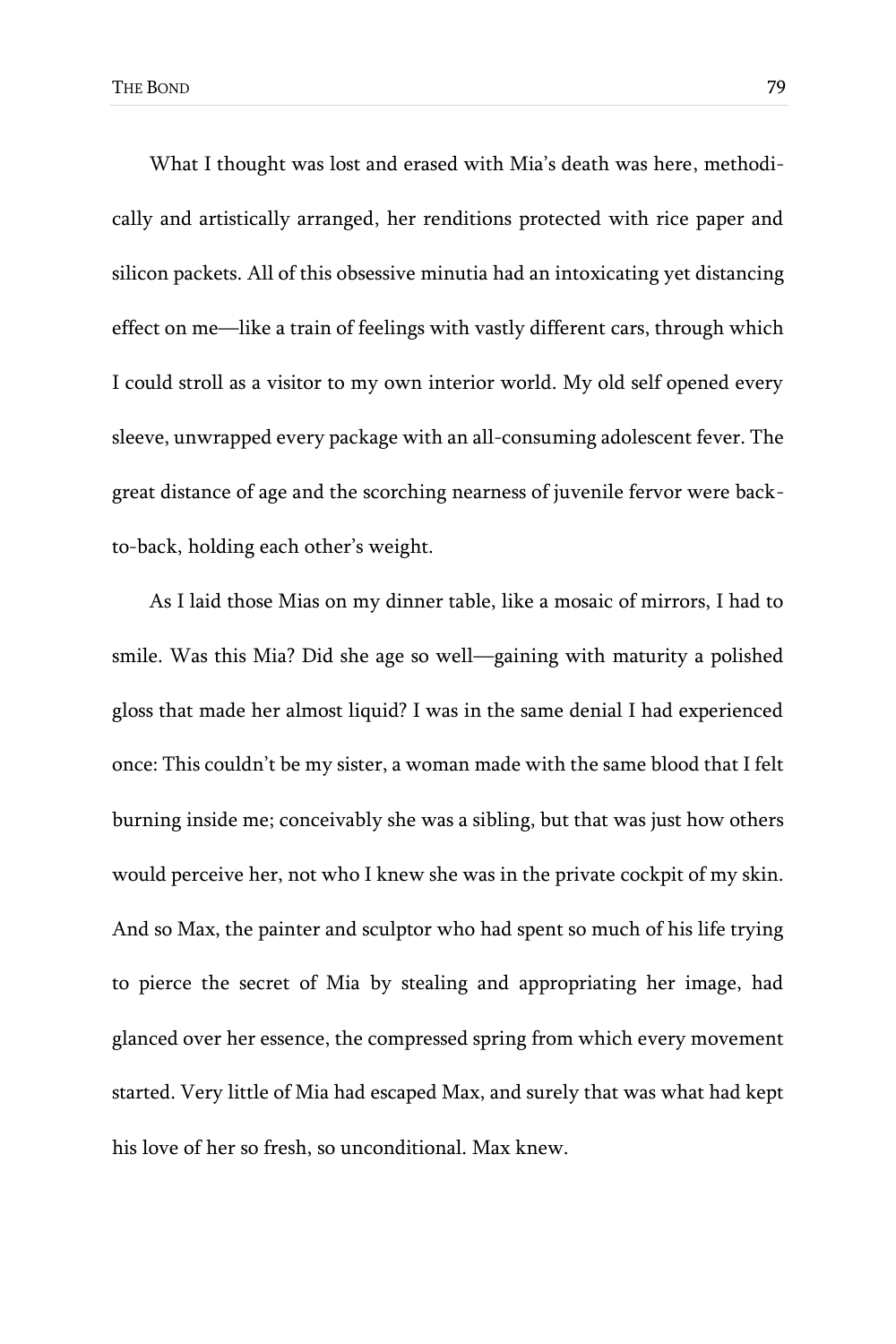The Mias from the chest understood that, and were at peace with Max's knowledge. I could see that. Yet I felt the necessity to add my piece to this collection, the one that would make all of them alive again. I sat before the table and closed my eyes. I needed to revisit the few hours that counted, the ones that had crystallized the brutal and crisp impulse that would inhabit me and make her. I had them coming down on me like an inescapable, heavy rain, the droplets exploding upward into light and music as they hit the ground. All I had to do was let loose, recount our story to myself, out of love for her, the purest feeling from my youth.

## §

I saw Mia for the first time in a small provincial clinic. To me the clinic wasn't small and provincial; to me the clinic was big, colossal as a pantheon. Four of me stacked on top of each other would fit through the entrance. My father took me there, holding my toddler hand. It was a rare instance: my father holding my hand. The moment was solemn, filled with nurses murmuring in the hallways like people whispering in churches. There was an elevator, and my father lifted me up to press the button. This was my first elevator. Now that I think of it, I think of all maternities as elevated, hovering above ground.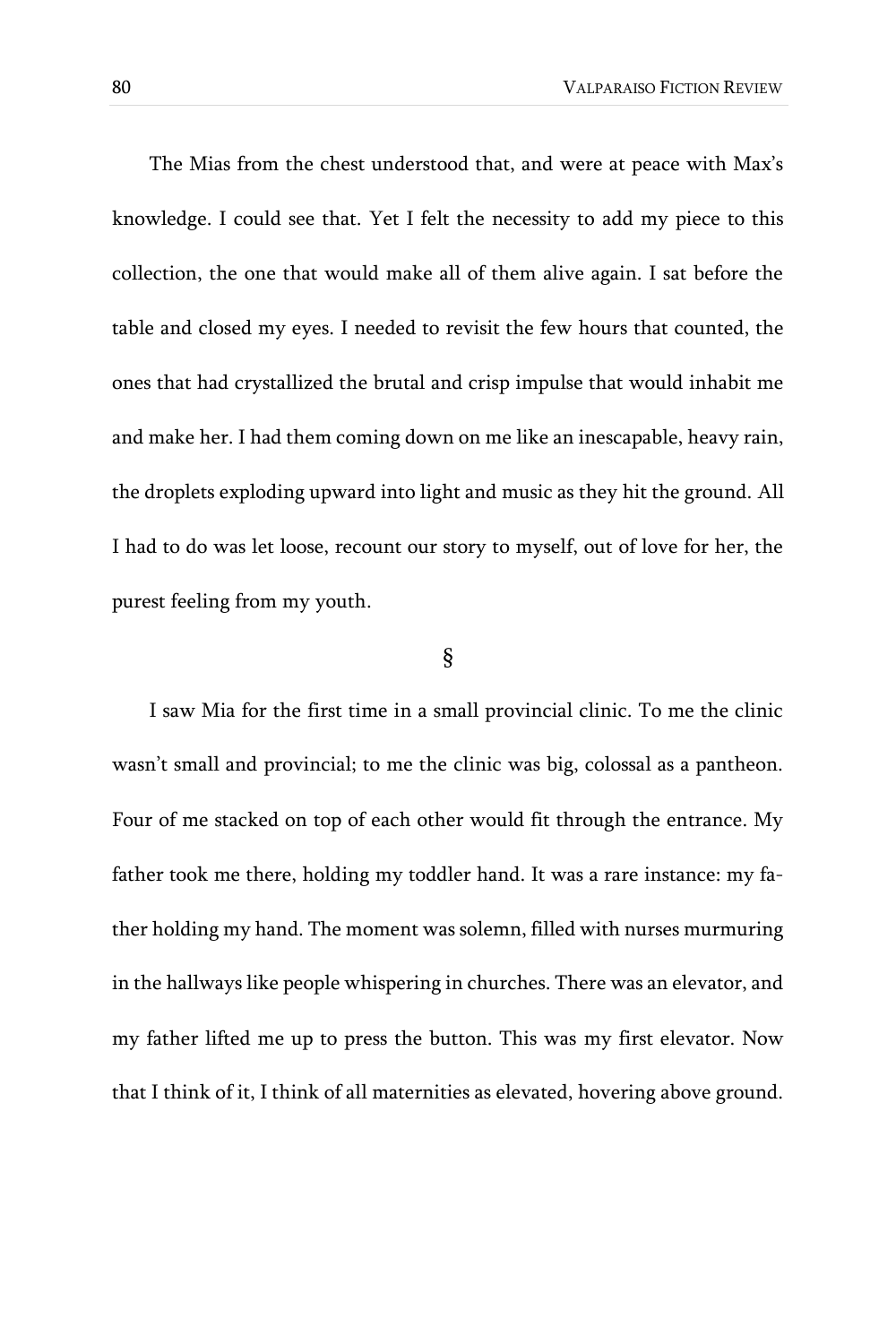The elevator transported us to a new hallway with a door at the end. I wondered what could be behind the door that my father opened with such care. From across the room, I saw Mia in the arms of my mother and asked my father who she was. My father responded with something that I didn't hear. My father repeated the same thing, and I still couldn't hear. My mother smiled and called me to her. I approached the bed and was encouraged to sit on it. I touched Mia's hand. I heard her name for the first time.

"Mia?" I asked.

"Yes. Kiss her," my mother said.

And I obeyed my mother.

There are certain quakes, ways to be moved that recounted would verge on the sentimental; certain words and gestures that sound true only once as they spark out of the unexpected morass of feelings. For me, kissing Mia at the clinic was the first tremor; a shaking that left me in a state of questioning, a state that I haven't left yet.

§

After that there was a long stretch of years where nothing happened. I saw my sister every day, and the routine had buried the kiss at the clinic, folded it in some remote emotional drawer. Until that summer.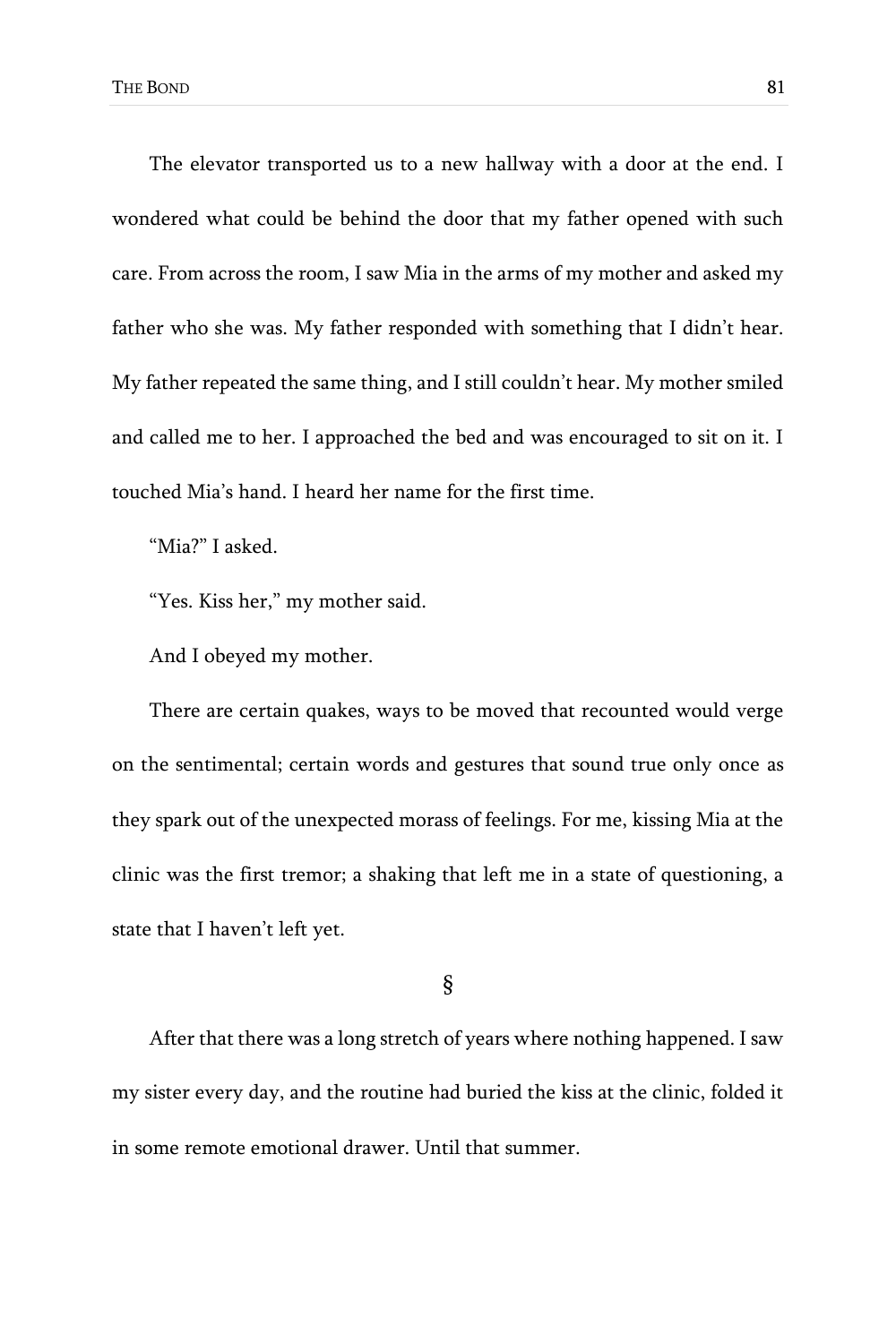Our closeness was reignited in the warm water of a bath. It was a peaceful evening, stretching at the end of a day with no school. The bathroom windows were wide open, and through their dark frames, the dusky sky floated in as the vapor from the bath escaped. My mother had appointed me to watch Mia. It wasn't customary for me to watch Mia taking a bath, although it wasn't the first time.

It is strange how you forget to look at what you constantly have before your eyes, how it becomes part of a private scenery, invisible, until you are being asked to watch. That evening, perhaps out of a sense of duty, I started watching Mia in the bathtub.

She was still little, maybe five. Her hands were playing with the edge of the tub. The water had softened her skin to the point that it was wrinkled and much lighter in color—almost lilac. After a few minutes of watching her hands, I remember feeling swallowed into my own focus, absorbed into magnetic observation. I moved my face closer, so as to look at Mia's fingers from under a mental microscope. It wasn't exceptional: me getting into this dreamlike zone. I was the sort of child to experience rapture, my own mind flying above myself. But never had I seen Mia's skin so close, like an elemental phenomenon. Without knowing I was moving, under an urge deeper than simple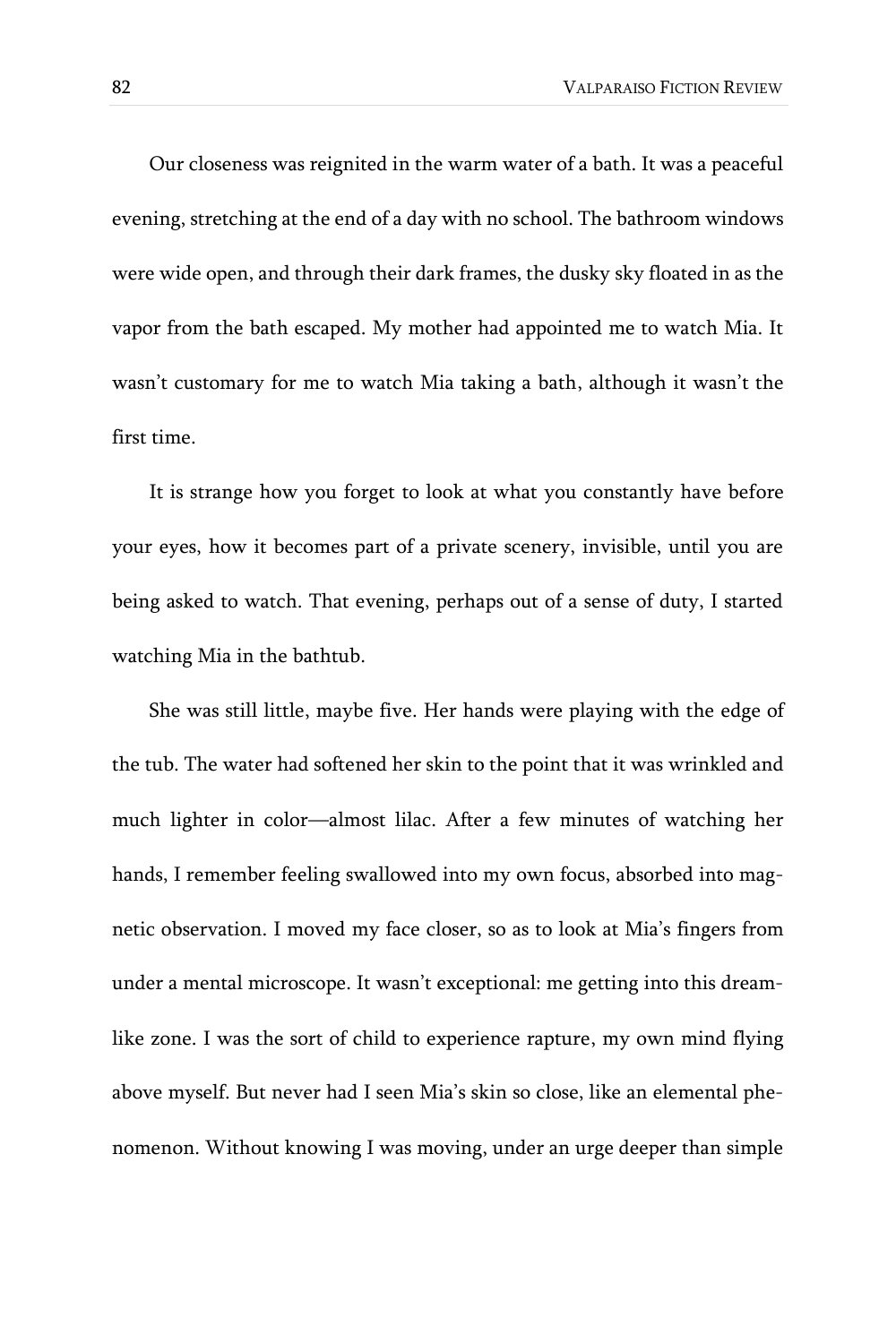curiosity, somewhat like a sleepwalker, I was pushed magically toward a narrow circle until I was inches from her hands. . I was carried away by the movement of her fingers, the un-ended circle of her fingerprints, the delicate nuances beneath her nails.

Our story could have ended there. My mother could have called us. Mia could have laughed out loud or thrown water at my face. That ecstatic moment would have been submerged like an Atlantis under the waves of family reality, lost forever. Instead Mia's right hand got away from the edge of the tub, and she placed a finger on one of my eyebrows. In a slow motion, she traced the line as if she was drawing me. It was a childish gesture, but it carried a depth that made my world suddenly larger, more tender.

I am not sure I knew in that moment that new possibilities were emerging out of the bathwater, that emotional islands materialized under Mia's forefinger, drifting to form a continent. It is easy for me to recognize it now. It is easy to become your own historian with the help of a lifelong telescope. Part of the magic, however, is to be ignorant at first of the pivotal seconds that make you. As I now realize, the first lines of my drama had just been traced by Mia.

Did we stay in the bathroom for much longer? Did Mia feel as I did a sudden expansion of our cosmos? Can one explain such changes?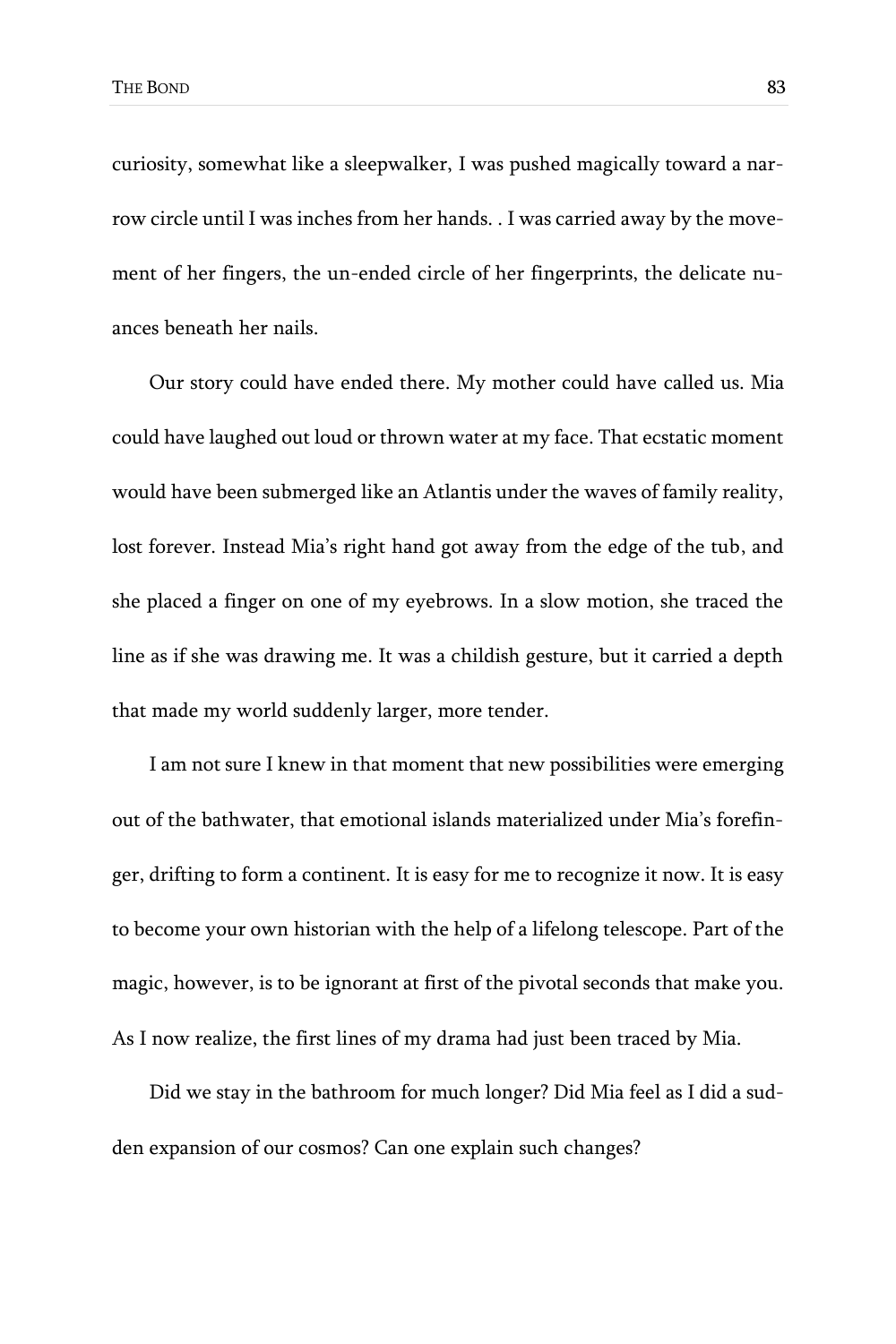That evening, I remember staying in my room, pretending to be sick. I didn't have dinner. My first move was to unearth from my desk the few drawings and birthday cards that Mia had given me over the previous few years. From one moment to the next, I uncovered in them a new universe; Mia's tenderness was rushing toward me as if it had been looking for me forever; her pictures and words were running, taking me along like a wave, deep in the stream of my veins. I was feeling a dizziness similar to the one that can be felt in a dream when one dreams of flying. My legs were shaking, but other than their motion, I felt paralyzed; nothing like this had ever happened to me, and it was all under the effect of a simple sisterly gesture. But the gesture stayed with me, and the thought of it was intoxicating, so much so that I was trying to repeat it, my own finger tracing my brow in the same slow motion. In the span of a few hours, the wall that separated me from Mia had been taken down, and I discovered in myself a new intensity.

I became worried for Mia and her own feelings. And as I worried, I waited. I was waiting for her to wake up and come down for breakfast. I was waiting for her to come back from school. I was waiting for her to look at me, to talk to me, to lift a finger; to see if the gesture from the bath would be repeated, and with it the warm vibe that had seized me and lifted me up to a place of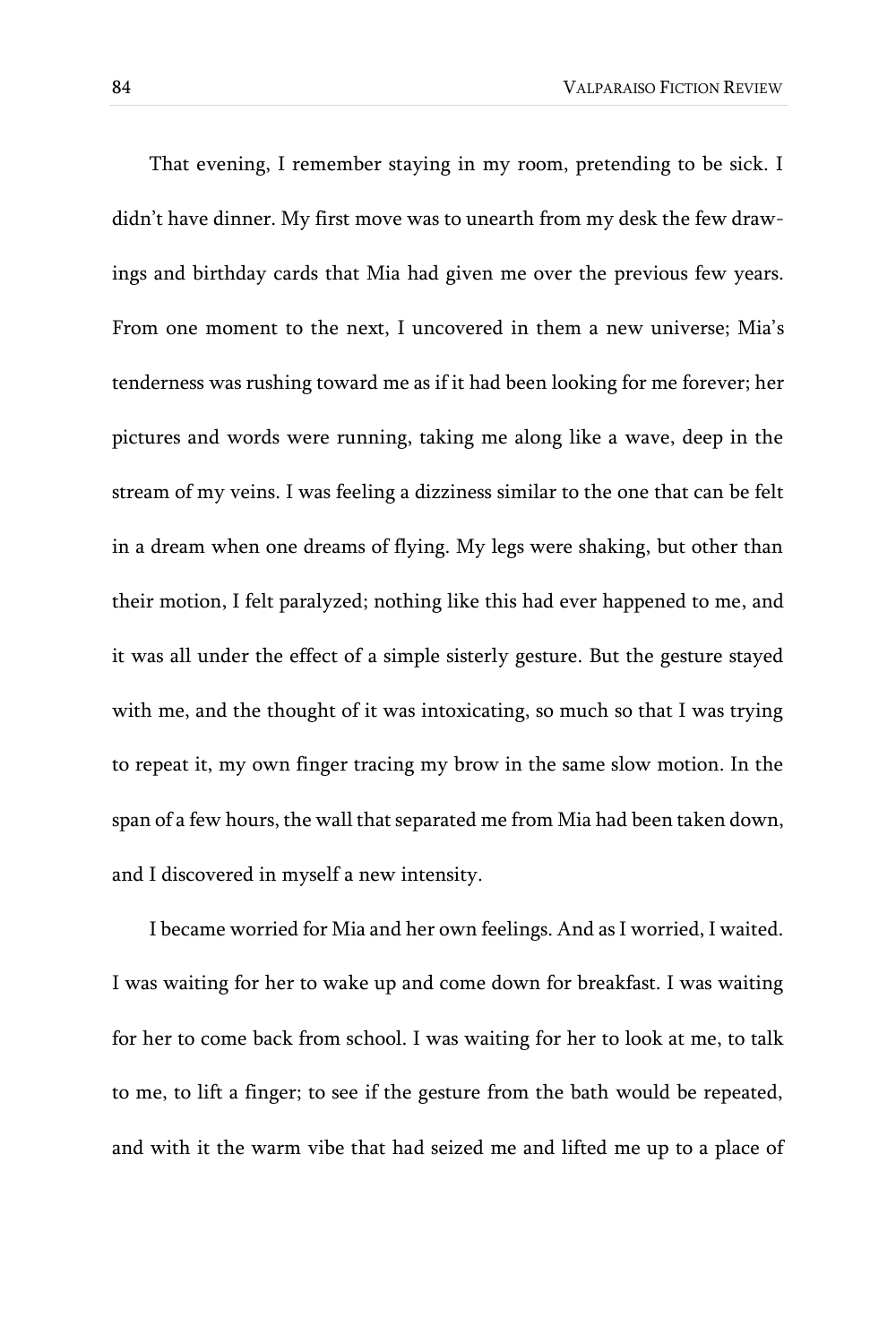passion and grace. My eyes would land on her, always more anxious, probing her face, sometimes estranged and disappointing, while her features were undeniably the same: she would now be devoid of the tender strength I had seen. Her face would be weary and common, as if she was putting on the mask of an unknown and prematurely old child. I didn't understand how this duality could be. Although duality was at the core of her, I could see it as I started to truly look. Mia's eyes were dark yet luminous; her short light hair was flowing toward her forehead in a hasty attempt to hide its audacity. Her pointed chin was split; she would start a smile and soon cancel it. Every piece of her was loaded with ambiguity, and I've never known anyone more mobile, more changing. Now I know that certain bubbling of the spirit can transform a face, yielding a splendor or ugliness that the years cannot.

But it was too soon. I wasn't ready to accept Mia's coming and going, my own internal clouds only dissipating when she would deign to shine on me like a lazy sun. I chose to flee.

§

Seven years later we were taking a vacation on a small and sunny island in the south. My parents had allowed me to take a friend along so that I would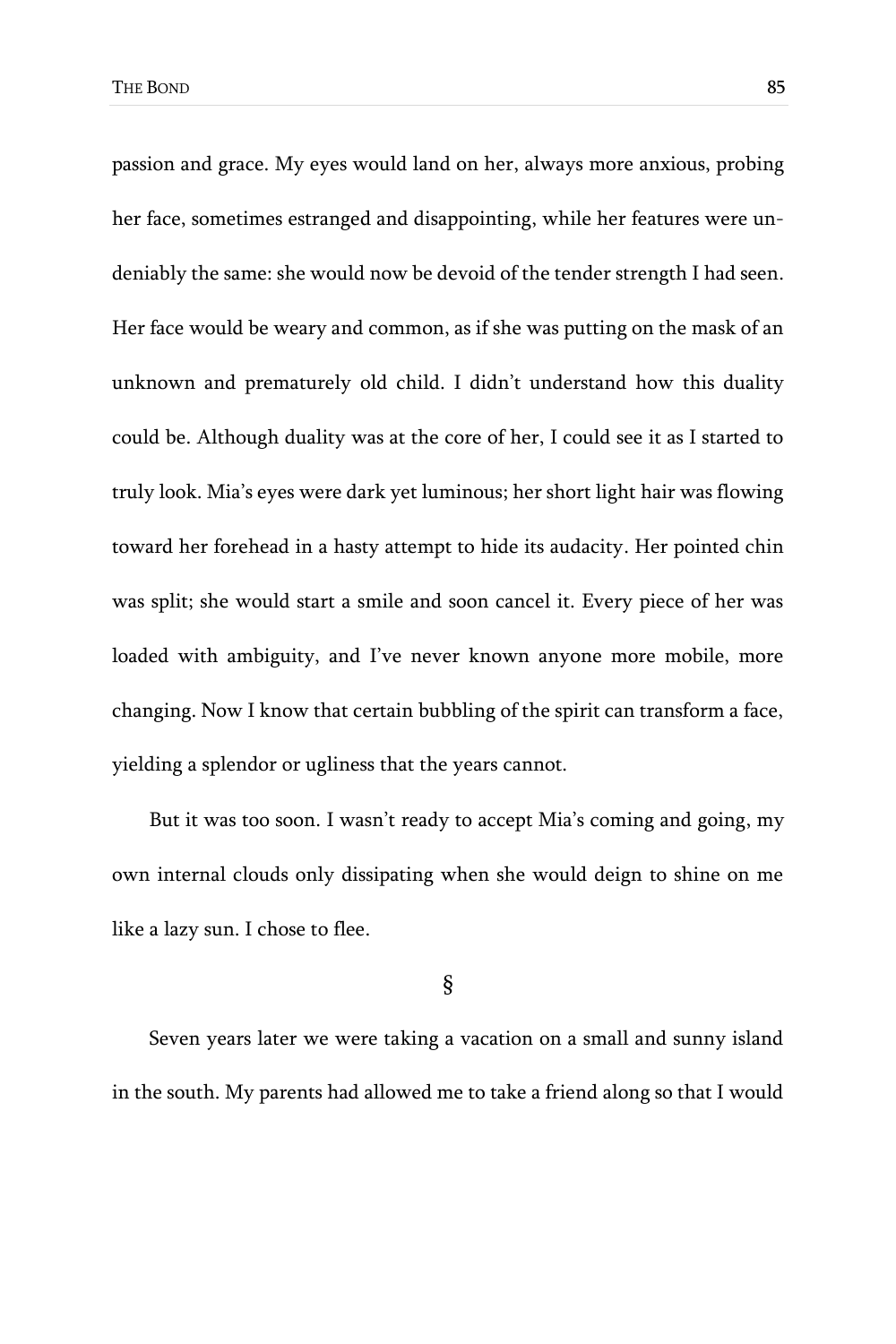not feel too isolated. I had a friend named Matthias. Matthias and I were roommates in the boarding school that I had attended since the summer of the bathroom incident. I wanted him with me during that vacation, to shield me from myself. Every summer until that one had been a torture, enduring in the face of Mia the lightning that she'd throw abundantly without knowing. Seeing her after a long stretch of absence meant that I was electrically charged, exposed. Every time I had hoped that I would stop feeling what I felt. Every time her apparition would annihilate that hope. I was terrorized that all my bottled-up passion would pop a cork and wound her, because I couldn't care less about my own wounds, and also quite frankly because I kept licking my blood like a bee feeding on nectar.

That summer started splendidly, with such treacherous beauty! The insular air was blinding and heavy with invisible particles; Matthias and I would squint our eyes, perched on boulders, ready to dive in a perfect crescent; we'd jump and elevate our bodies before hitting the water headfirst. Infinite water stretched before us and under us, sometimes inside us, as we'd drink the cup in a dizzying race across the bay. The island soil was rammed hard and fine, like rice powder, and we grappled in reckless marathons, risking our lives along the cliff with juvenile madness. On the vertical rock faces and horizontal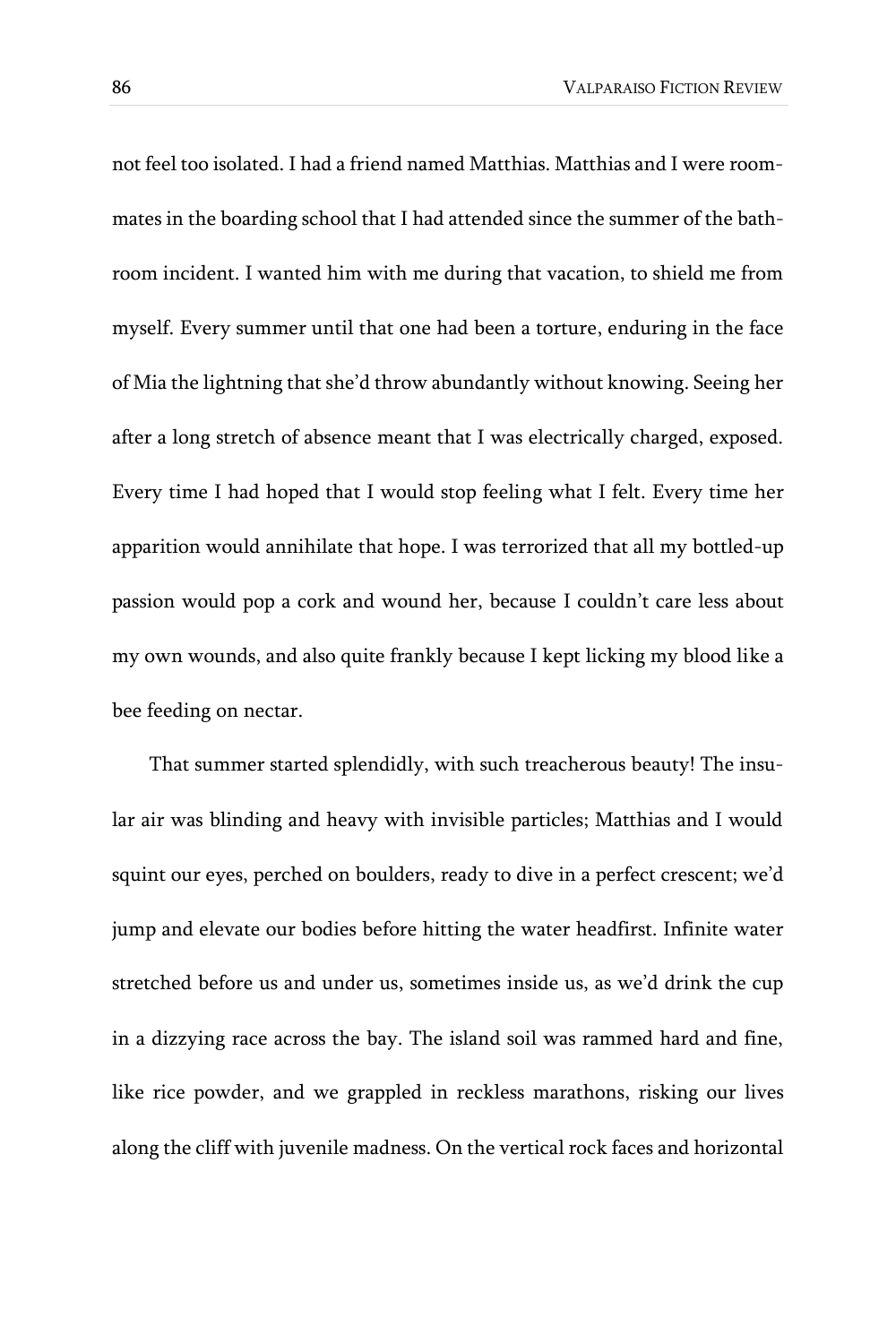overhangs, we proclaimed ourselves the gods of free-climbing, relying on our fingers and toes to overcome perpendicular nightmares.

Our interminable tests of strength finished us off breathless and leaning on the oak tree trunks overlooking a purple sunset. Matthias rarely broke the silence, and his quietness was reassuring and comfortable.

For the first time in ages, I was untroubled, happy. And I wasn't interested in knowing why. I had forgotten everything, fully immersed in my body and its contact with the elements. My tensed muscles kept asking me what I could do next that would be bolder and riskier.

In hindsight, I can see that this was one more escape attempt from Mia's chiaroscuro gaze over the dinner table. But in the deepness of those summer hours, I felt freer from her; I thought I was getting detached, earning back my body inch by inch along with the hushed lightness of friendship.

As for Matthias, he seemed immune to girls, or if he wasn't, he was very discreet about it. It isn't hard to understand why I liked that about him. But it is hard to imagine sexual indifference in a young and strong body; Matthias seemed to be a specimen. He was from a Nordic family, with a bulging and wide forehead, straight eyebrows sloping up toward the center, and pale gray eyes lined with generous upper and lower eyelids, which seemed to make him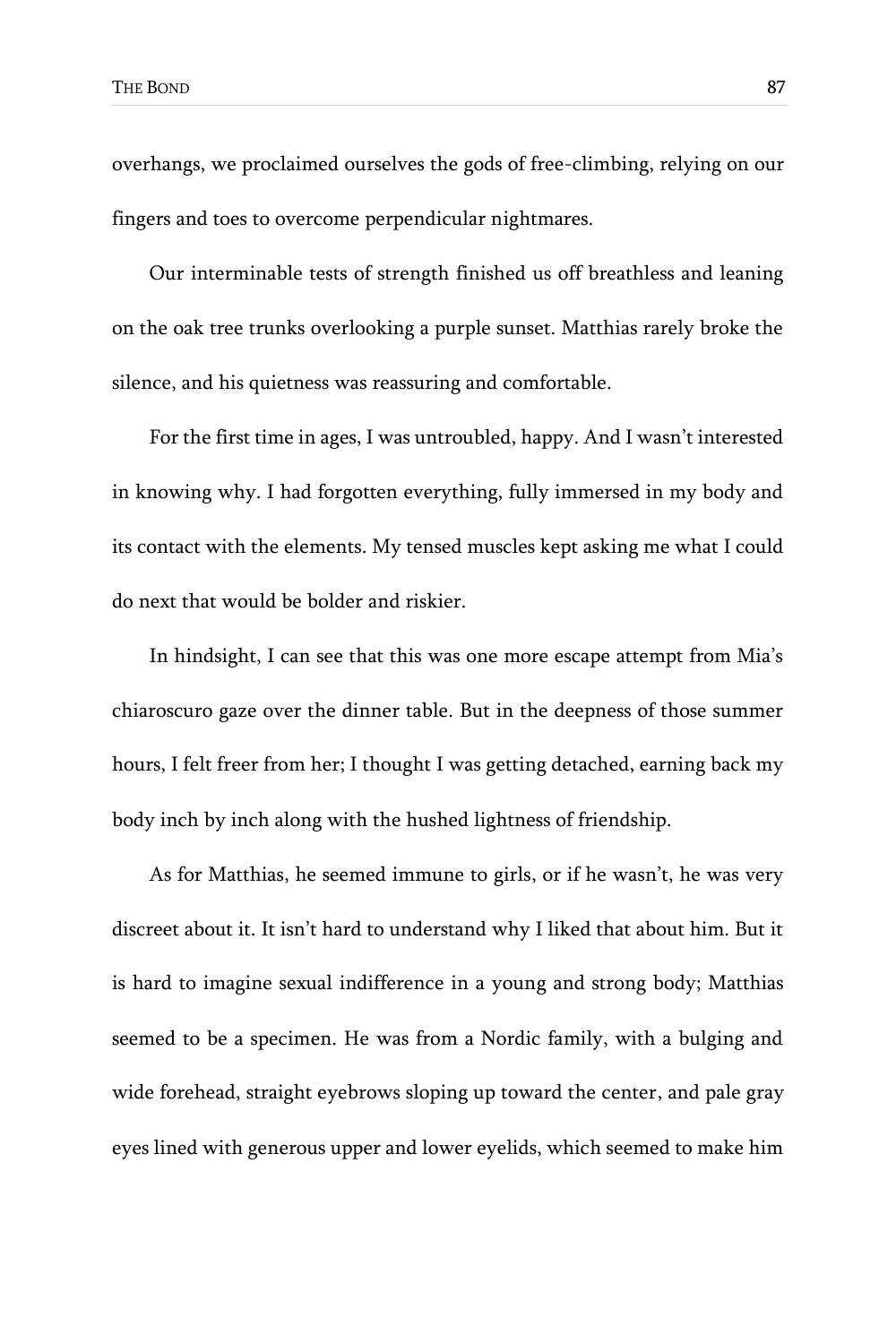constantly smile. Indeed he smiled a lot, although rarely showing his teeth; and that joyous disposition came under a long and thin nose, slightly scarred in the middle like one of a boxer.

Two weeks had gone by with exhilarating physicality and unparalleled freedom. Vacations were coming to an end, and days seemed imperceptibly shorter. I anticipated the next term with dread, since I loved that island intermission so much, and the subterranean atmosphere of the school and dorm threatened me with a deportation from my newly revealed body. I was sharing with Matthias secret conspiracies that would make us prolong our stay, which he received with a benevolent smile. But the moment of our departure had been assigned by fate, and that hour was hanging over me like a sharp pendulum, bearing in its blade the inevitable stroke of midnight.

I decided that our last night on the island would be in the wild. We would sleep in the small eastern cove only accessible at low tide. There only, cradled with the lapping of the waves, we would make an honorable exit. I am not ashamed of my youthful pomposity, because it was truly innocent. My theatrical sense wanted to pay tribute to the elements that had given me such vigor.

We took heavy covers and bottled water, and waved good-bye to my parents. Mia wasn't in sight, which I almost didn't notice.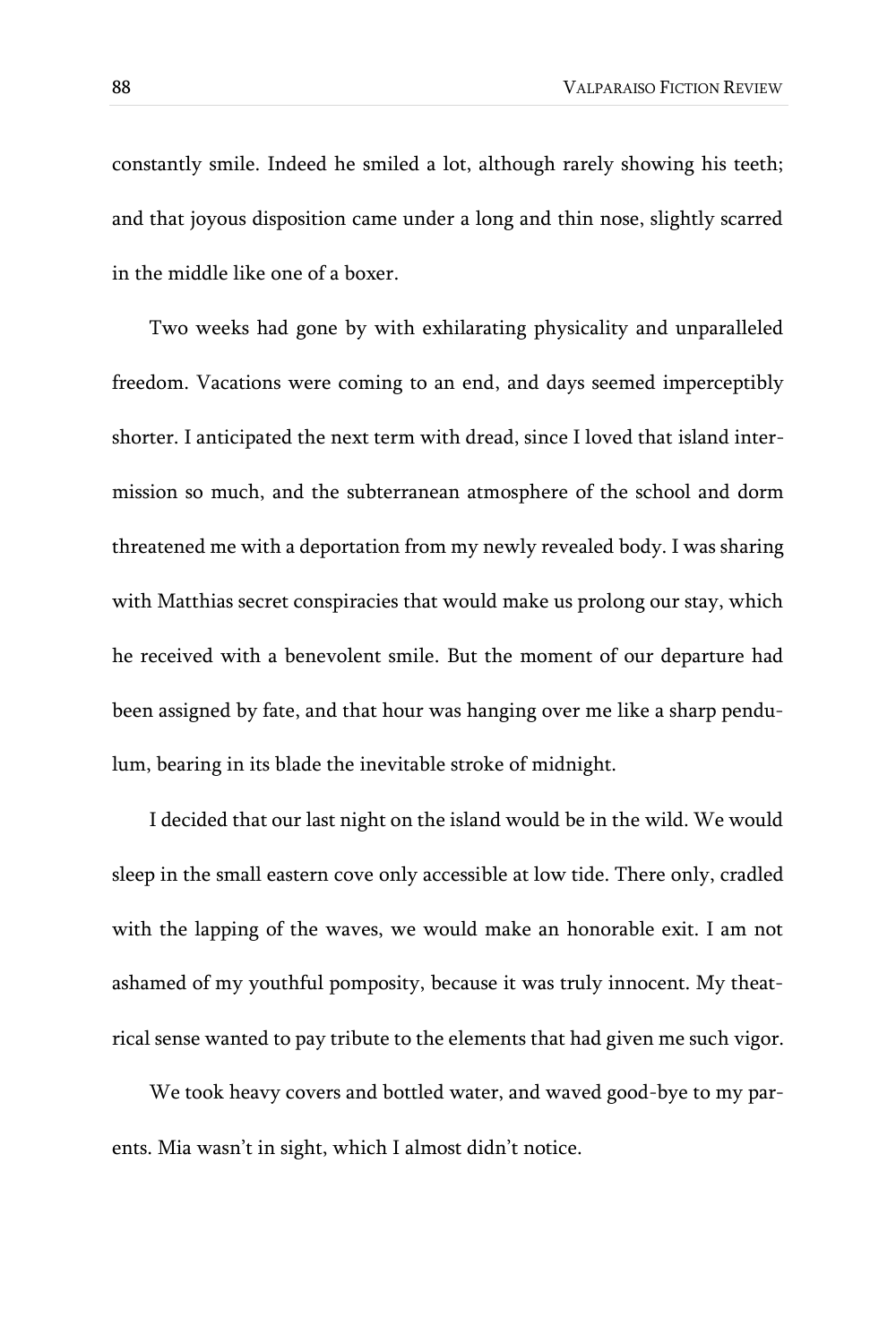To this day and from that night, I bear in me a bittersweet taste for sleeping in the open. Every evening when the time comes, I am surprised by my willingness to lie in bed covered with a ceiling; a ceiling on which a face can so easily form as condensation and come down—down—and still down on me like in the classic tale of torture.

That night, as Matthias and I sat and then lay on the sand, the vaulted darkness folded at the edges where it met the ocean. There was no limit to our breaths, no limit to the words we exchanged about ourselves, about our take on the universe. Everything including us could go the distance, and I wanted to never find sleep amidst the flooding quietness of that summer night. How I wanted to hold the fort of those hours with my friend!

And hours later it was the silence that woke me. Was there someone else next to us? I opened my eyes slowly and just halfway. I observed with such rigid anxiety that my eyes started to water. Something icy and implacable was running up my naked legs. An intruder, an assassin could come near us soundlessly in that state. Yes, there was someone next to Matthias who seemed to be kneeling, like in prayer, but without the hands extended. The arms were on the sides and then floating to hover over Matthias' face and his torso, hesitant and ill assured. I knew the contours of that shadow. Was it Mia? No, it wasn't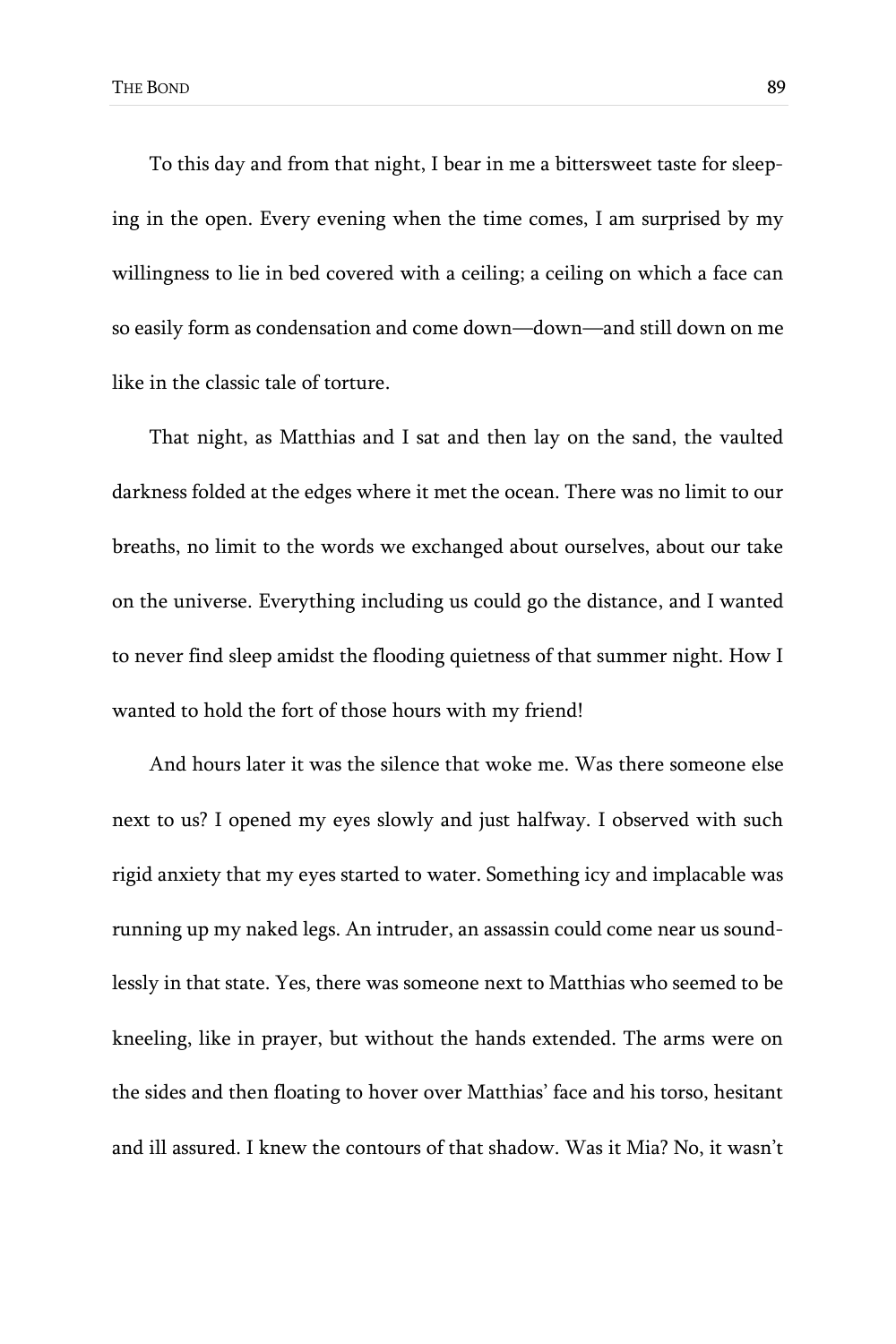her demeanor, the indecision, the cowardly slowness of the moves. Then through the shutters of my eyes, still pretending to be asleep, I saw Matthias sit up like a ghost and grab the head gently by the hair to bring it to his face.

I was shaking, mortified. I could only lift my upper body onto my elbows and mutter inanely: "What are you doing?" They got out of their embrace and looked at me without talking; something was depriving them of speech. Finally Mia put a hand in her hair to brush it away from her face, and the moonlight caught her temples and the bridge of her nose. At last, she stuttered: "I wanted… I wanted…"

Her voice was faltering. She was there, kneeling, eyes lowered, like a thief caught red-handed. That anxiety, our standoff, me frozen under my blankets, her shriveled into herself and stunned by shame, was unbearable. Matthias tried to put an end to it: "Listen, it's fine, we just kissed, we both wanted to kiss."

Suddenly the weak silhouette got up from its kneeling position. She came closer to me, with a mean smile, a smile that was visible in the eyes only, shining like those of a crouched cat, and for a moment she looked like an African demon mask, suspended above me in the night sky; and then her smoky voice floated to me like a curse escaping from her pinched lips: "Yes, I wanted to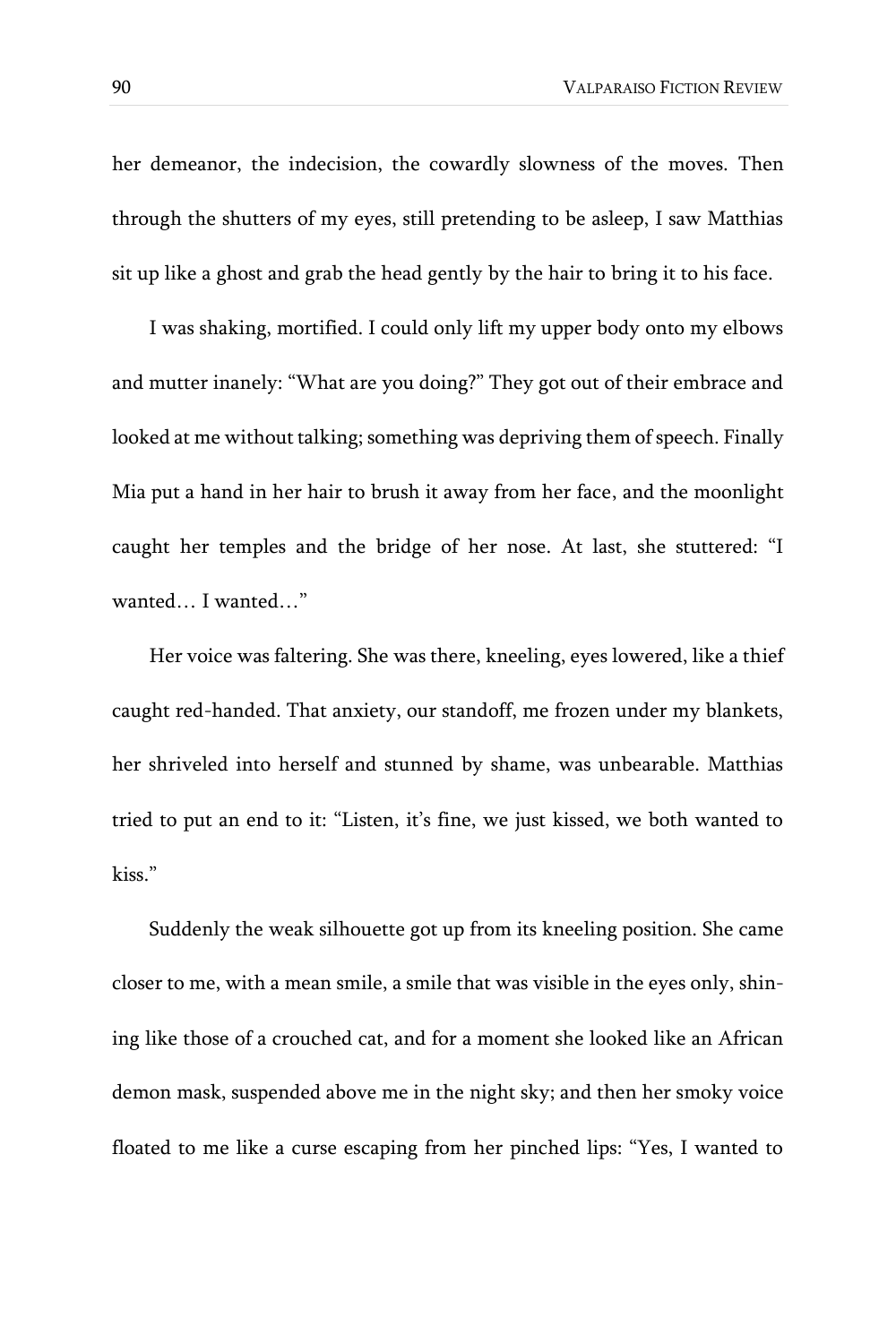kiss…you understand? I wanted to kiss… Matthias is a good kisser…you see… I liked kissing him… Maybe I'll do it again."

She was staring at me with such cruelty, like a slap across my face, and her fingers were curled in a fist, ready to punch. I wanted to be swallowed in the sand under me. Was she crazy? But this only lasted one second. Then Mia pivoted onto herself and walked away from us, her blond hair slowly shrinking into the night until it became a dot at the end of my vision.

§

In light of such history, wasn't it absurd that I chose to attend university in the small provincial town of my parents? I could have moved to the capital, gone to a school where I was accepted or I could even have moved abroad for a year or two; instead, I decided to stay there, in agreement with both my father and mother. Back then I would never acknowledge to myself why I stayed: a camouflaged attempt to be closer to Mia once again—just a few miles away—after years of avoidance. Over the years, our occasional encounters during special family events had been like calving an iceberg, where one can watch slabs of ice crash down into a milky gray lake and find more ice beyond the fallen ice. But now I felt older, quieter, more mature; I could "take it." Also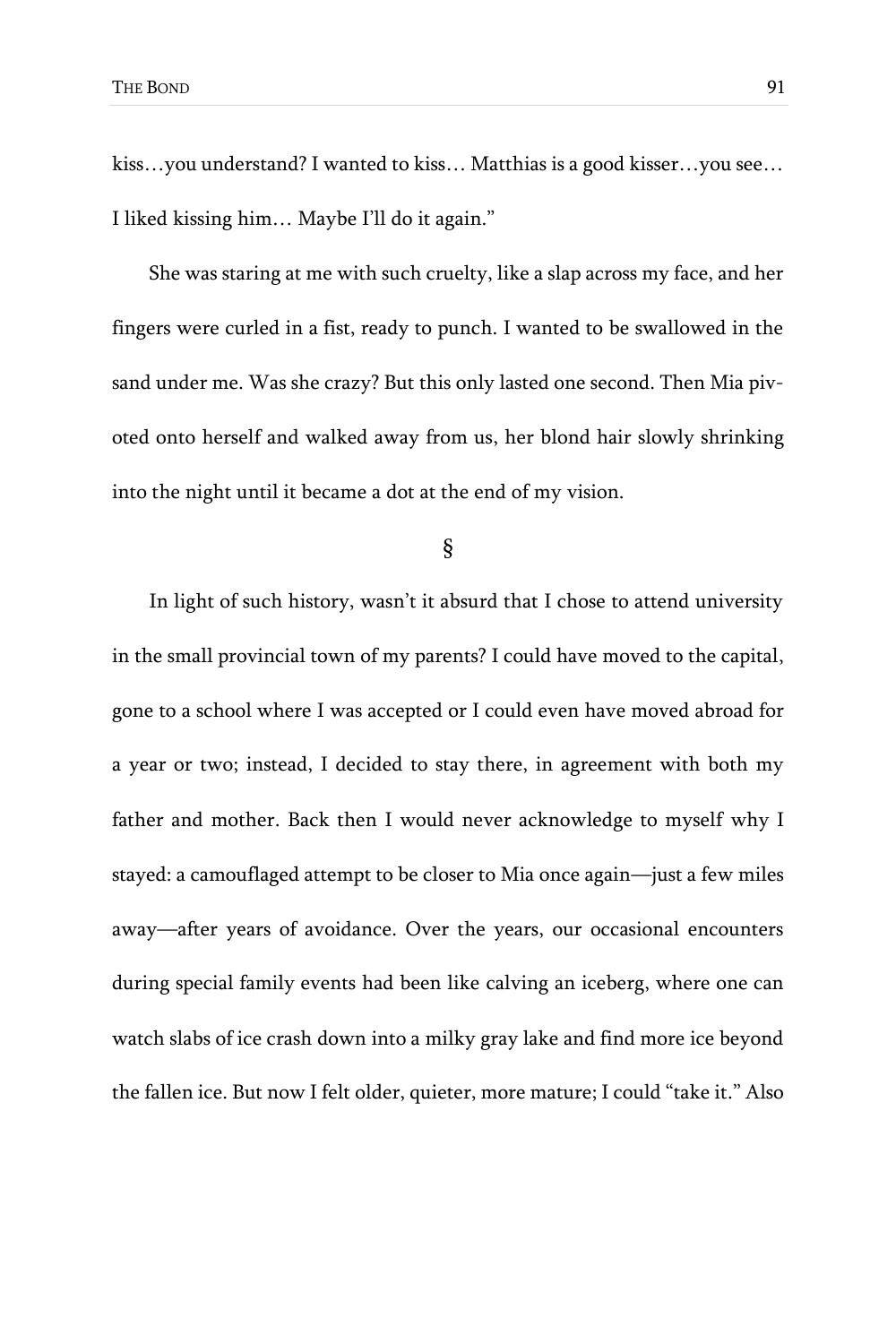I had a few days to get acclimated; Mia had been sent away for the summer and wouldn't be back in town until after my first week at school.

Oh, my choice seemed hardly questionable, even to myself. The local university had a grand reputation, in great contrast with the raggedness of its buildings. And after years in the obscure and remote boarding school, with nothing to offer but a flawless academic record, this seemed like a step up into a wild, wide-open world. Upon my first visit to the campus, I sensed that circles of friends and acquaintances were formed fast and without effort; that they were mobile and could be undone or reshaped as fast as they assembled. This was dizzying in a way that I liked. In a matter of hours, I had taken a tour, which included enrollment in all the courses I was interested in and checking the buildings where I would take them. The only place I hadn't checked was the library. I was told it was closed for a conference that day until four. I was there at four sharp after a quick stroll through the city of my childhood, which felt small and foreign yet distantly familiar, as if I was drunk while taking a tour of my own house, little details popping up absurdly before my befuddled eyes.

I came through the library door, and inside it was silent. The reading room was empty and well lit, with red chairs and blacktop tables. I picked up a book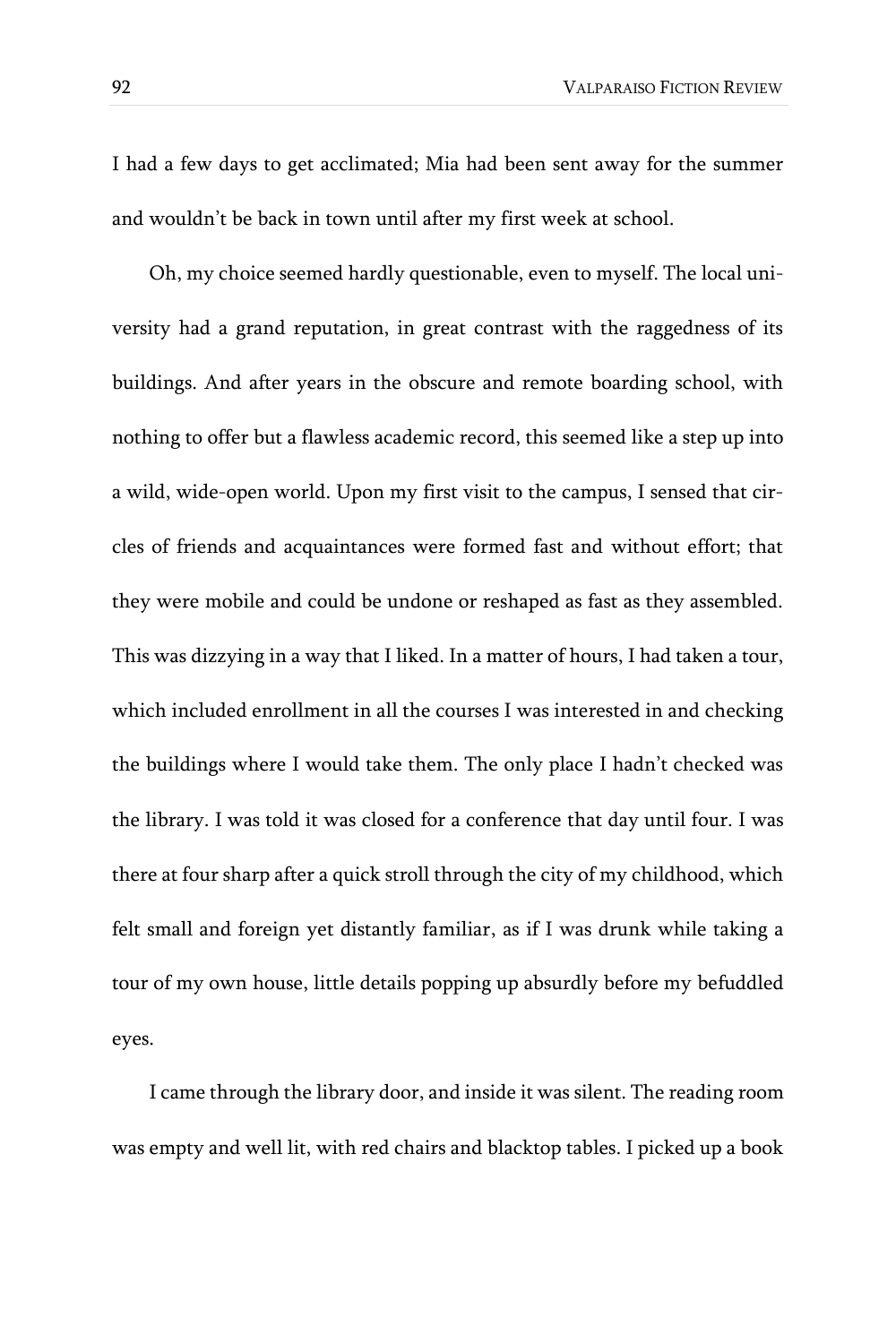at random and sat, pretending to study. And soon someone came in, and someone else, and again and again until the room was half full. Every now and then, I would lift my eyes from the book and look around, checking if anyone looked interesting. I was in a social mood, ready to break into a conversation like one shakes the numbness of their legs.

Legs were what I saw first as she sat across the table, swinging them on to the side. She had the thin and nervous muscles of an adolescent, maybe a bit too thin. As I looked up from my book, Mia was staring at me mockingly. Then the corner of her lips subsided and her eyes opened up, and she put on a disarming look of sincerity, one that would take no tall story. "Well, I've been looking for you! But where else could you have been? It has been awhile, hasn't it? Shall we have a coffee?"

Humbled and without will, I allowed myself to be carried along by her outside the library into a popular cafeteria. There, in the deafening cacophony of students' declarations and cheap music, I asked Mia a dozen silly questions to which she responded wholeheartedly and with unexpected openness. I was at once troubled and content; her voice did that to me. She spoke with a certain haste and ease about indifferent things, and I was grateful that she had not paid attention to my temporary discomfort, that she had forgotten it.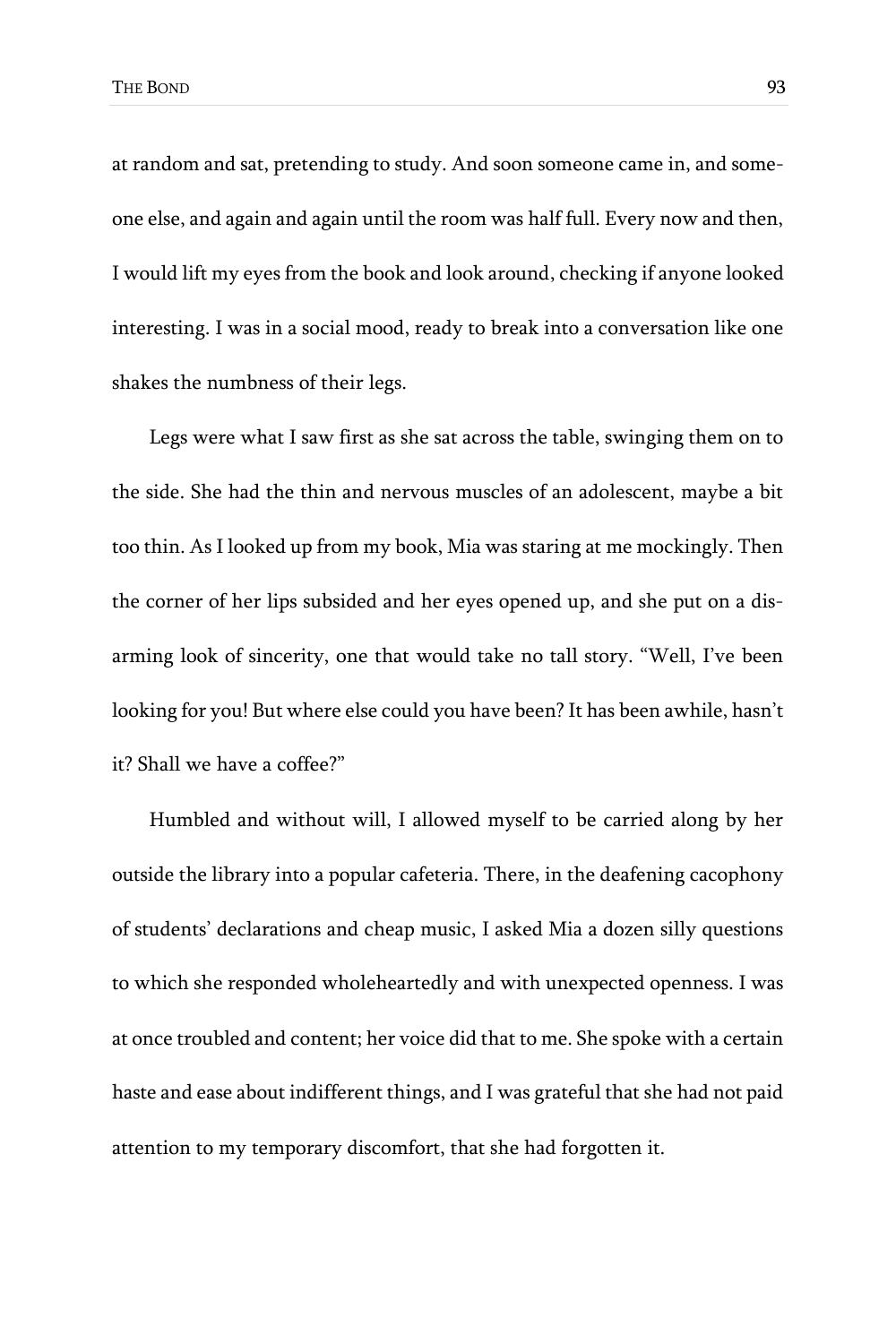It baffles me that I can't remember the name of that cafeteria where we ended up spending so much time that fall. I've buried it at the bottom of an internal ocean where the soil is smooth and abyssal. Was it named after its owner? Or a place? Or a time? I will call it the C.

From our encounters at the C., which soon became a weekly ritual, a new way to observe Mia started for me; until then, my veneration for her had been mostly imaginative; by that I mean that all that moved me about her was crafted and sublime, exempt from materiality. I hadn't dared to envisage what her days were like; and this had been made easy by years of separation. Mia had been the receptacle of poetry, the messianic queen sent to save me. The world and its objects were nostalgic rubbles ennobled by the possibility of her traveling through them: a fig tree odor, a dark shade of yellow, an ant walking between the floorboards, salted almonds, an enormous sky. With the exaggeration characteristic of the over-focused, I had meticulously wiped off any concrete detail of her existence. I had lost any notion of how she spent time, where she got her hair cut, what she liked to eat. And so, in the same way that a child born deaf can only hear what sounds like a muted piano, and all the noises he can imagine are trills and scales from the same instrument, I never envisioned her being other than transcendent and cruel and innocent. Never before had I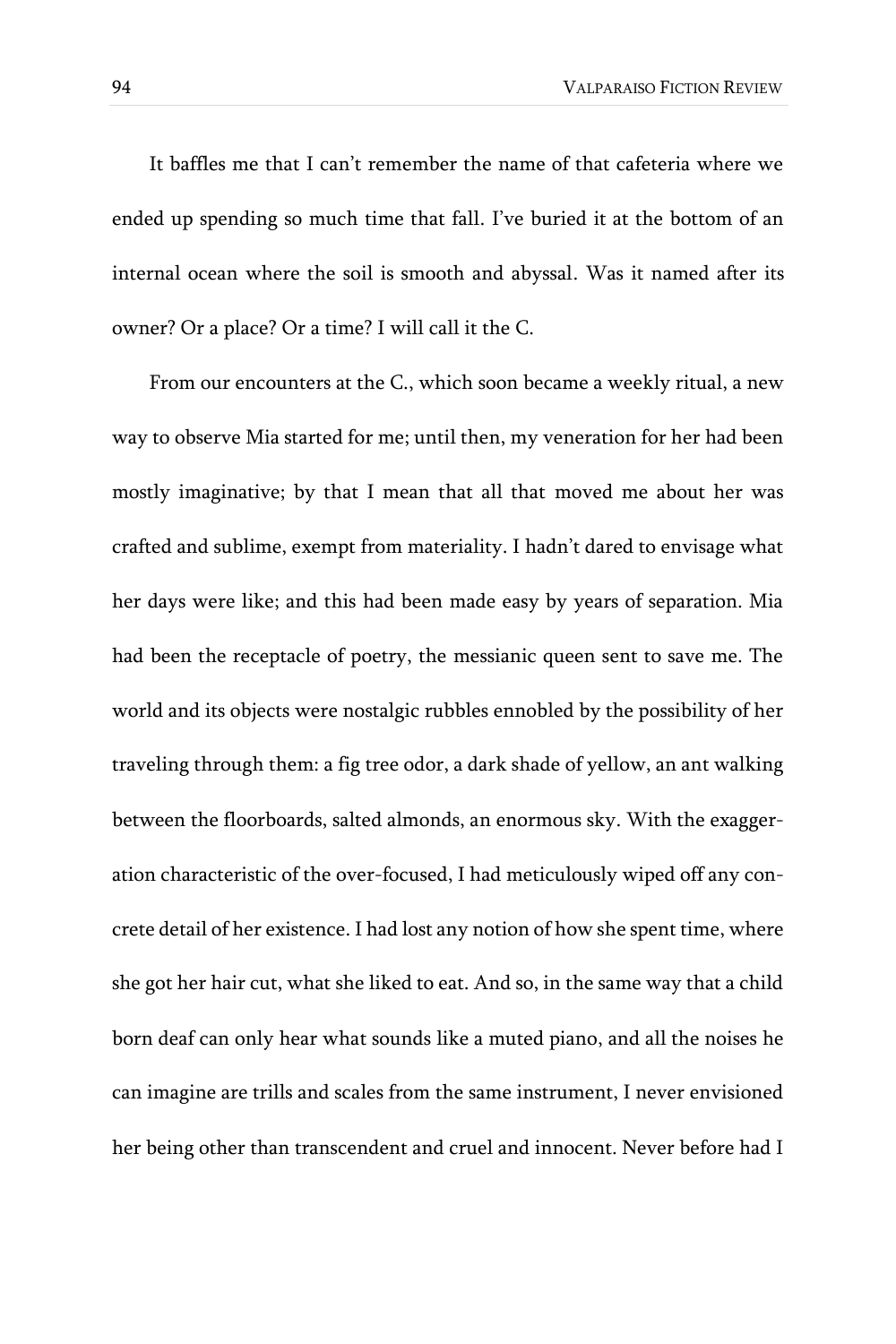thought of Mia in terms of simple material constraints, physical obligations, weekly schedule. Now in the course of our discussions at the C., she was placing all of that in front of me as if we had been lifelong friends: her small high school stories, her quick-witted jokes, her impulsive maternal temper. One foggy but still warm afternoon in the second week of the term, she confided how she had to sleep on her back since she had bruised her rib cage while rummaging in a trash can looking for a hairpin.

From then on and much against my will, I was compelled to take in all the particulars of her life. Why was she so accessible when she had been so fearfully deep, incomprehensible? The more Mia shared with me, the more unsettled I was. Yet, there was no apparent tension, no ostentatious expression of distress; on the contrary, there was a warm disposition, an opaque complicity growing between us, and the nature of that made the atmosphere calm yet weighted and stormy, less bearable than a cloud bursting. From the outside, nothing betrayed us—we looked content, and perhaps I thought we were, but that was only the bloated look of the starving.

Amidst that tension, I was struck by Mia's solitude. Often on the weekends, she would stay entire days without getting out of the house, or only to bike the distance for coffee at the C.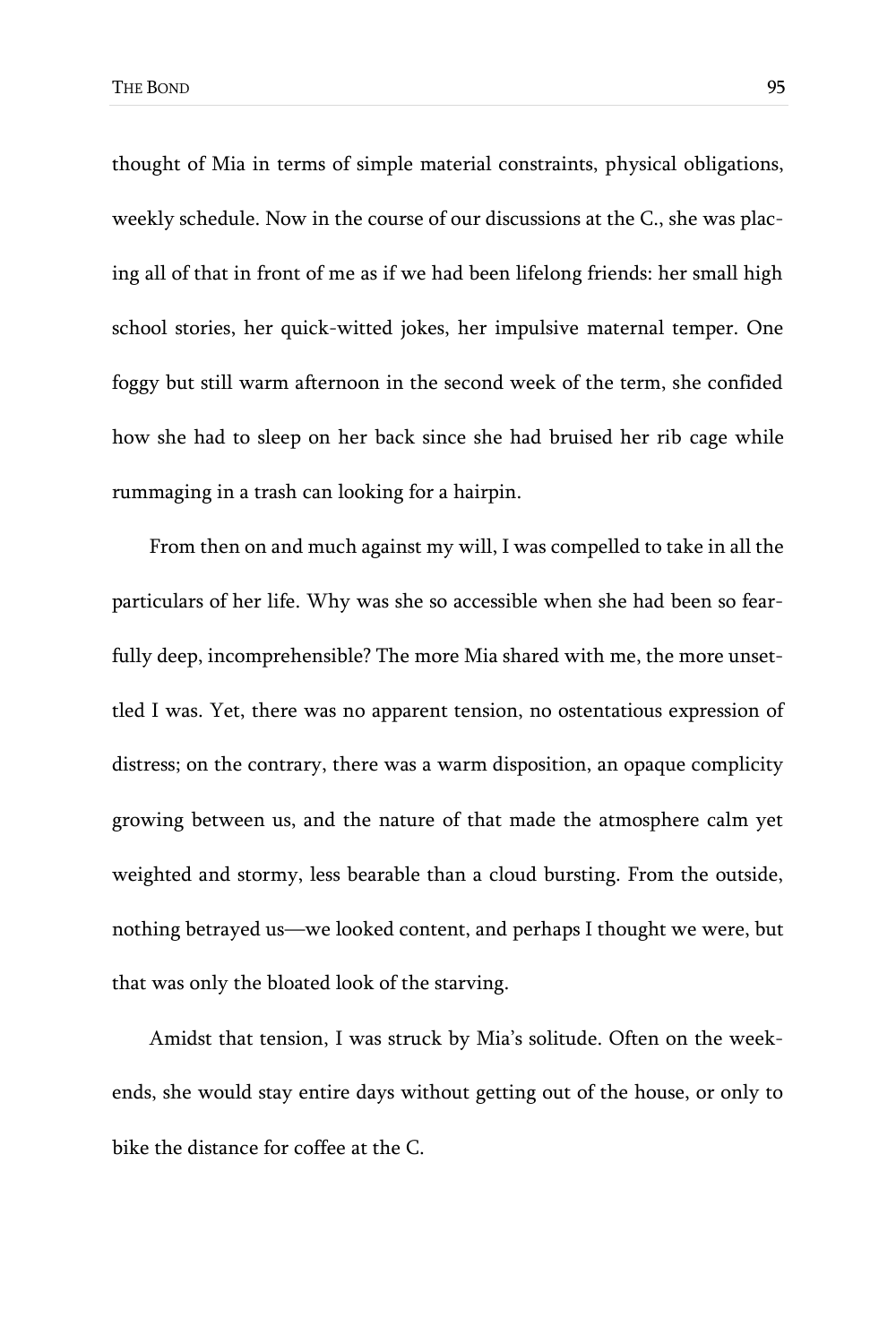Midway through the first quarter, I became invested in trying to break that seclusion. And one day over coffee, I invited her to an upcoming dance.

§

It was a mild fall day; the light and warmth of it had settled in the air with a thin veil of lightheartedness. A young moon was there, with a barely visible halo crescent, as if self-conscious of its own glow. Obscurity was moving in on us as we walked through town to the campus where the party would take place. Mia didn't speak. She was wearing a polka dot black-and-white dress with a black cardigan and flats. The fading light seemed to be brushing her face from underneath her, her skin and hair intensified as if captured through a camera obscura. I felt complete. I felt in the walking by her side that life was giving me the ultimate accomplishment. Why? Because in walking next to her through the descending evening, we belonged to each other in our parallel paths, and what else could I do to top that? From the second we stopped walking till the day I died, I'd live knowing that this moment would belong to a sepia-colored place in my soul. I knew it with the same vividness as the mystery of faith revealed, and the realization brought me a pleasure only found in the darkness of repression, a pain as sacred as the restraint preventing it from being manifested.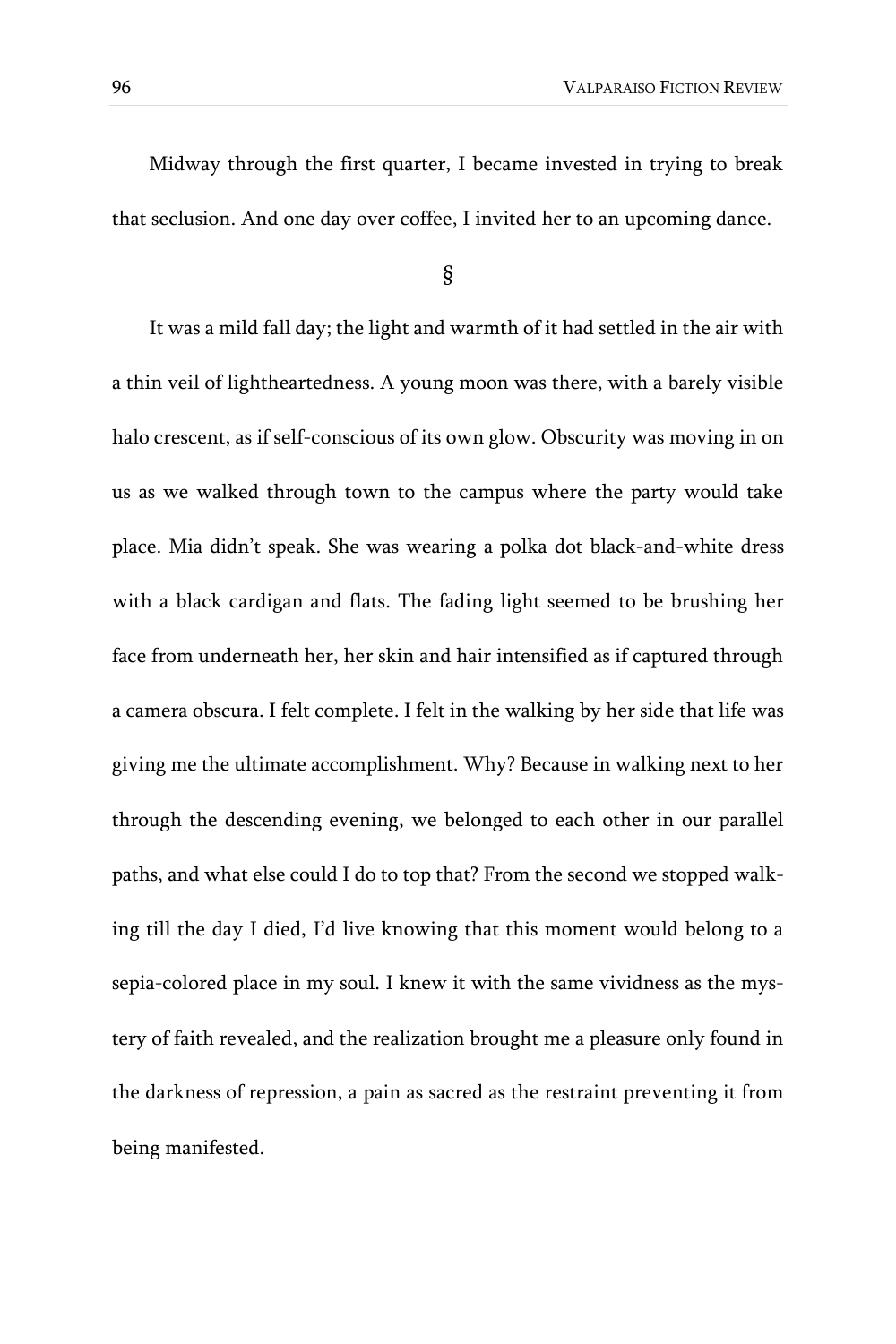Somewhere in my looks, troubled and moved, Mia read an invitation.

"Come, let's sit on this bench…we don't have to go right now…please sit near me…no, not like that…please do not look at me, or I won't be able to talk."

Night had fallen by then, and the bench was far from any streetlight. I sensed Mia very close to me, through her breathing, a bit heavy, getting lost in the dark. Then her voice rose and murmured so low I could barely hear: "I…love you…not in the way I'm supposed to."

Did I flinch? Did those words spark an instinctive physical retreat from the shock? I must have made some gesture of withdrawal or surprise, because I felt her collapsing and moving away, like someone shunned and punished. "Do you despise me now?" she asked almost inaudibly. "Are you horrified now?"

Why couldn't I find a word? Why did I stay mute, as if indifferent, embarrassed, numb, instead of showing her that I cared beyond anything she could imagine? Instead, all the moments with Mia flushed by in a torrential outpour and had this chilling effect, as if the code behind them was suddenly decrypted. I understood Mia with terrible clarity: our first kiss at the clinic, her tender gliding over my brow from the warmth of the bathtub, her hatred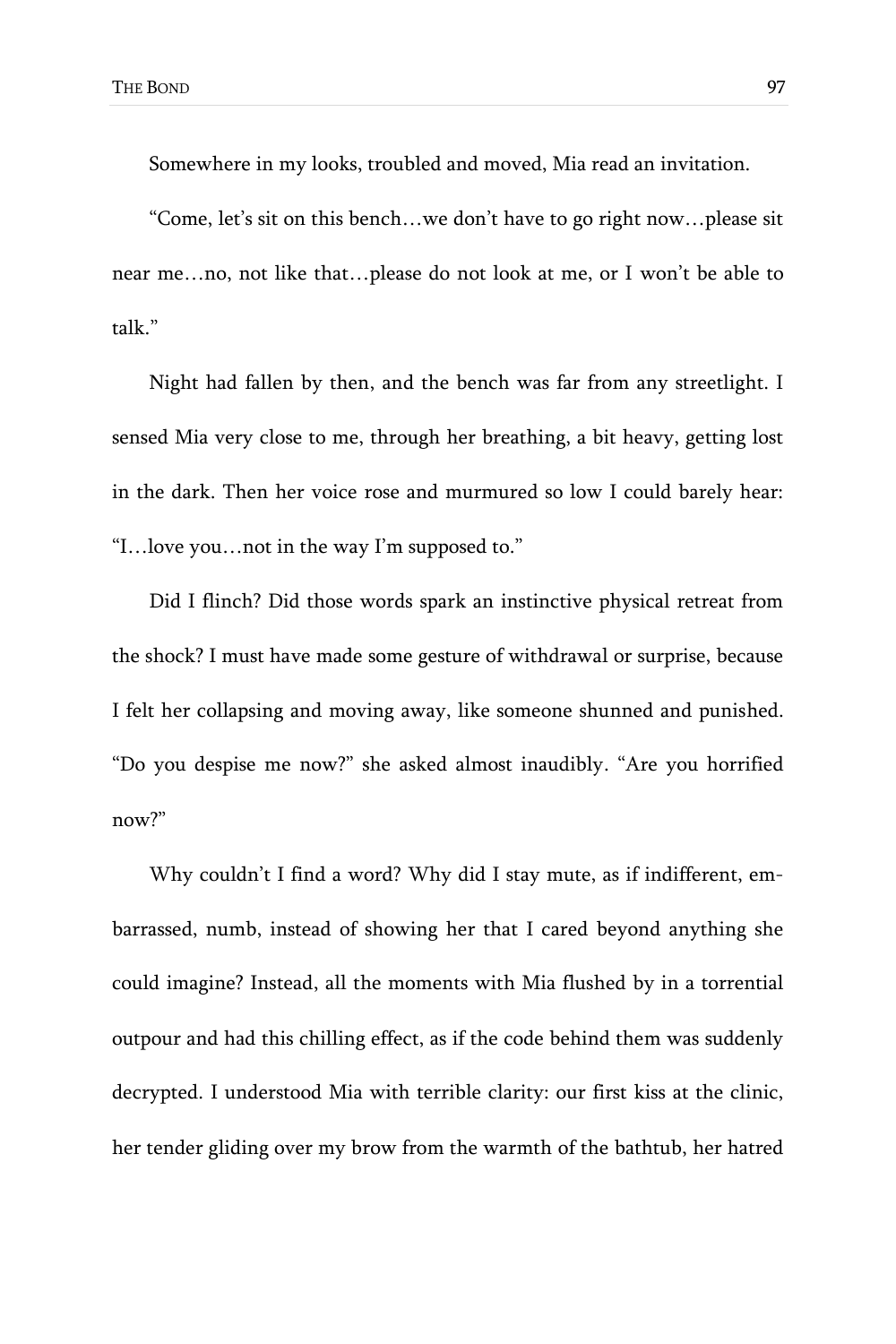as she kissed another to provoke me, her tenacious and glacial flight from my ever-growing tenderness during my rare visits, her openness at the C., and the hope that friendship would kill love. Her love, I had always sensed it on me, shy or passionate, tender or cruel; I had rolled in its dew. However, when she pronounced the word, from lips that looked exceedingly similar to mine, with a sensual inflection, I felt a tremor at once soft and petrifying, some throbbing gush behind my temples. And despite my passion for her, me, the young, estranged, distraught, and unspoken lover, wracked and shivering, I couldn't find one word to respond to her declaration.

She was sitting, hunched, shattered by my silence: "Is it so terrifying? So terrifying?" she uttered. "You won't forgive me? …Well, it's better that you know now; now it's not so oppressive. Anything is better than this repression and counterfeiting. It's better to stop it right there…"

How much sadness was in her words, how much resignation! The vibration of her voice was traveling beyond my skin, gliding in my blood, piercing me with shame for staying so cold, so confined in front of a woman who had given me more than anyone and who was humiliating herself before me. I wanted to speak, I wanted to respond, I wanted to shout, but I was trapped in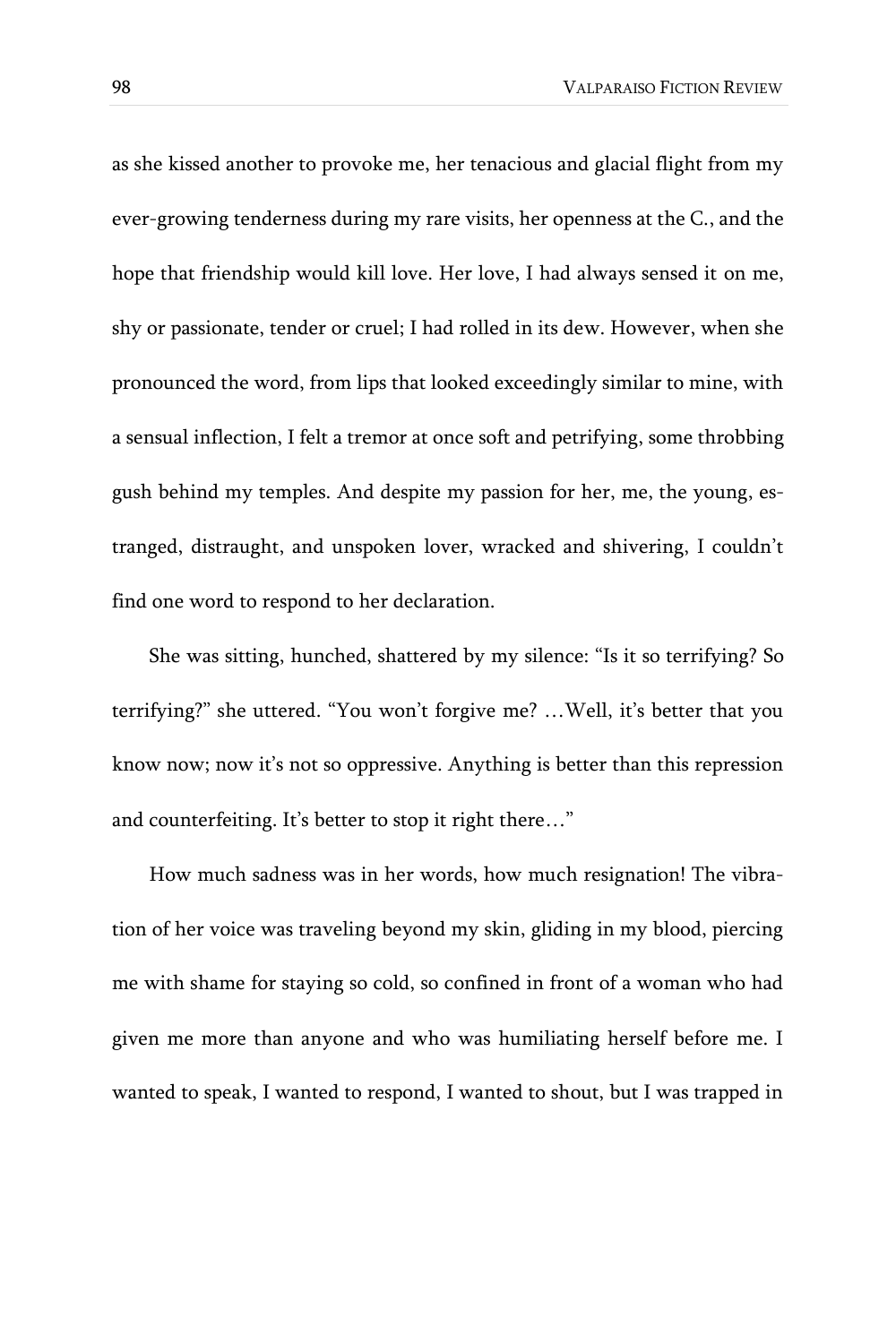the glass bubble of appearances, and my mouth wouldn't obey me. I felt pitifully small and embarrassed, so much so that Mia tried to give me courage: "Don't just stay like that, atrociously still. Please get a grip on yourself. Are you so ashamed of me? Now I said it. Let's at least part ways with respect, like friends, like family…"

I couldn't find any strength, let alone any collectedness. Mia had triggered what looked like infinite passivity and what concealed unlimited panic. I was confronted, exposed, and so was the unbearable weight of my feelings. I had revered them while they remained wisely underneath; I had cocooned and nourished them like soft animals. And now Mia was tearing the skin on my chest open and baring the eye of the unspoken. In that moment I hated being scared, I hated my cowardice, I hated my own hatred. But Mia, who was faster, had already forgiven me. She touched my arm gently and stood up. I sensed her in the darkness going to the other side of the bench and sitting on the ground, her back to my back. "Is it better like that?" she asked.

Now that I think of it, I picture us on either side of that bench as the two faces of the same being, non-different like a fire and its heat, like one having taken two forms to allow the exchange of feelings.

And there Mia's voice arose again, and she told me everything.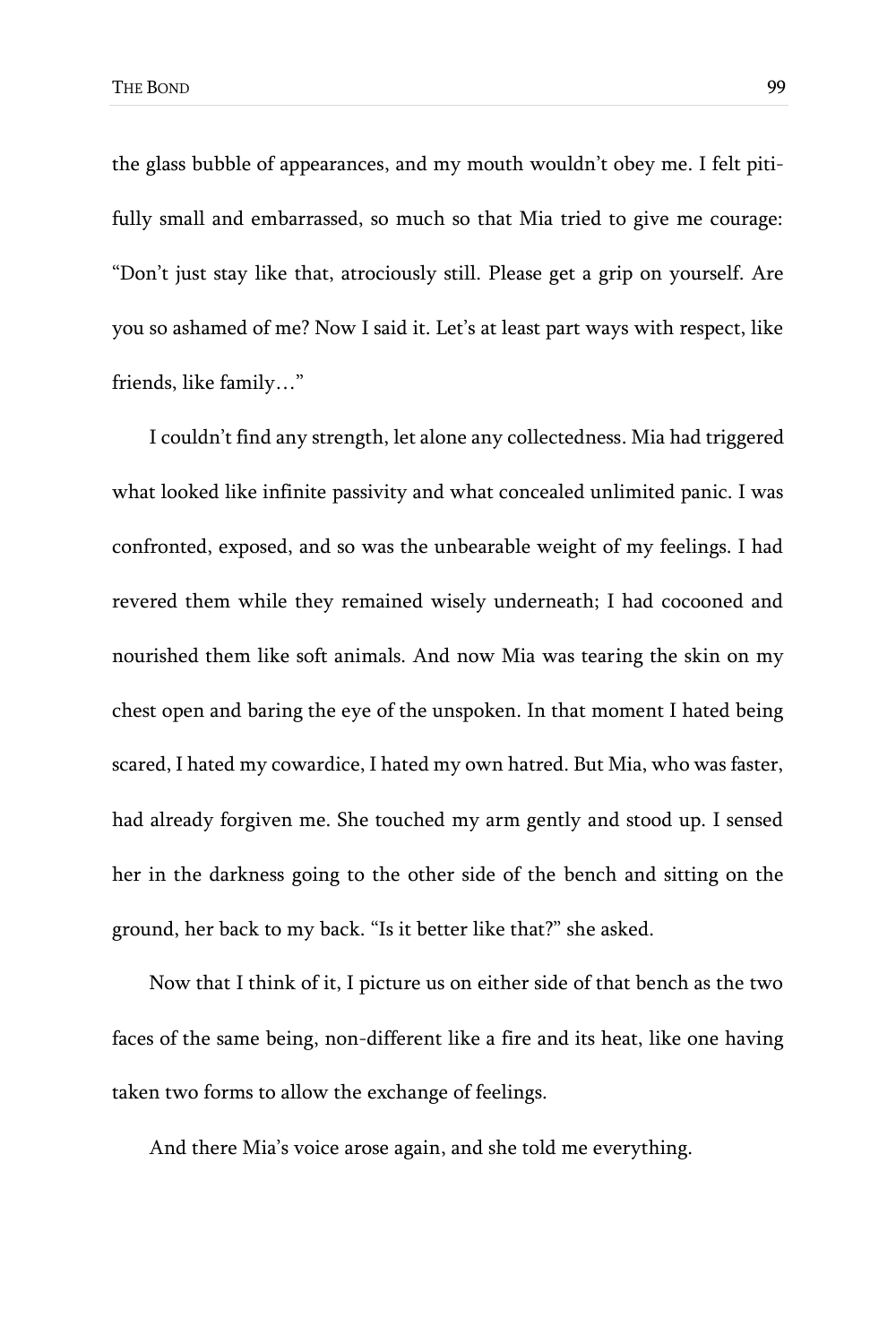Mia divulged herself to me in complete nakedness; she avidly exposed the premises for her torment, the self-doubts and the self-loathing, the turpitudes of her heart, the meanderings of her desires, the ever-growing clarity of her condition. There was a wild sensuality in her confession—a bold womanliness. Only one who has been deeply ashamed can delve with near drunkenness into cruel self-incrimination. Bit by bit, Mia tore out the layers like heavy clothes in the heat. And with a haggard look and teary eyes, I saw for the first time the immeasurable richness of her being—and the far greater complexity of what bound us.

Oh, her voice in the night, her voice in the darkness! I felt it drilling into the coatings of my fear, like a missile bird across the layers of air and water. Soon it would resonate as my own, as if I was telling the words. I could tell her story through her lips, my own lips moving at the same time, knowing the words before she pronounced them. And at some point, I must have spoken along with her, like overtone singing on the other side of the bench, like another self.

Then our voices ceased to be heard and only darkness remained. I knew she was there, behind the wooden slats of the bench. I could just extend my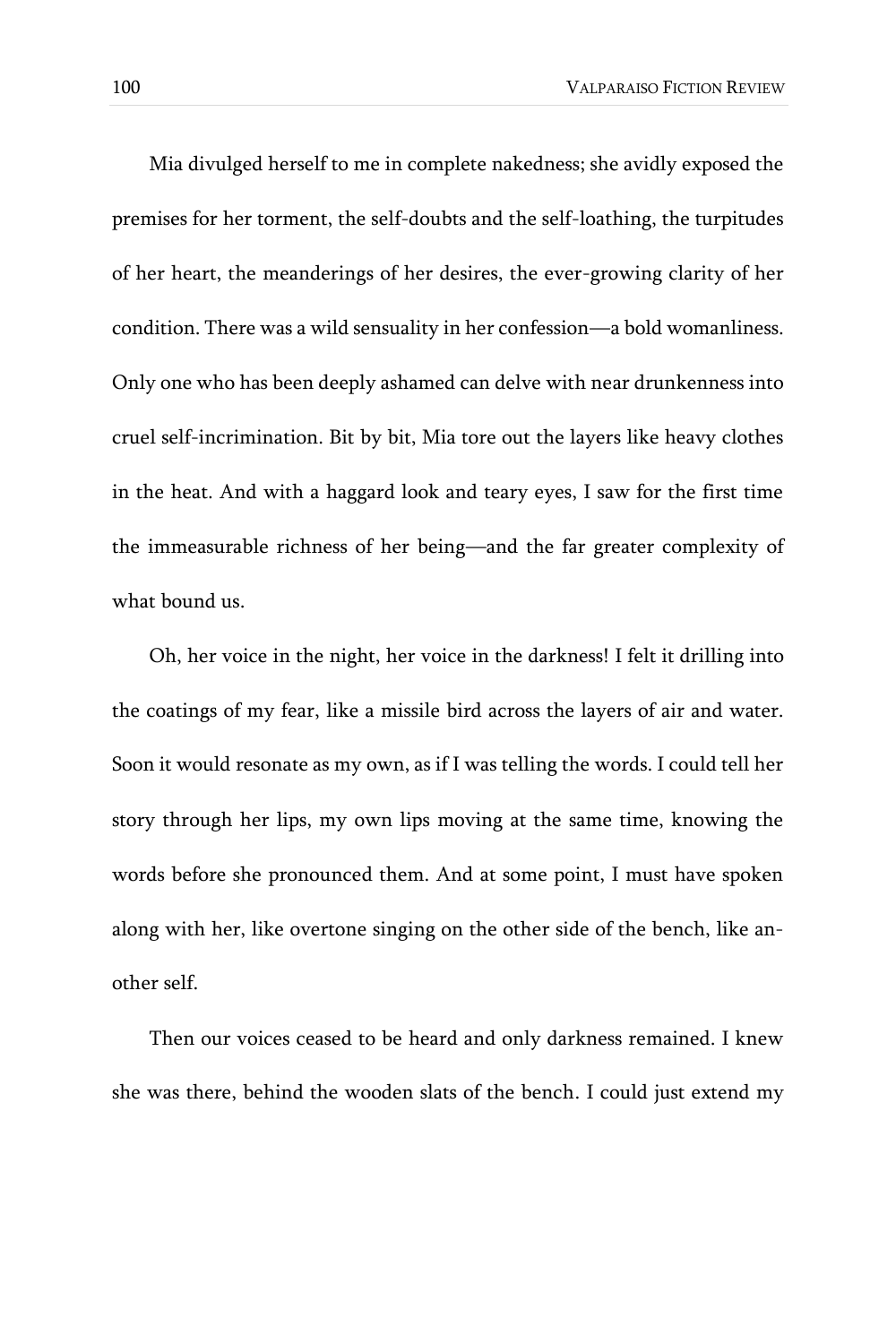hand and touch her. But again she was the first to move and stood up, exhausted, staggering slowly toward me. I stood up too, lifted up by some dreamlike force. And the obscure instinct that was usually clouded by the weight of self-consciousness had gained brilliance and sharpness, like a tiny blue flame on a candlewick. She pulled me into her, and I pulled her into me; our lips joined in a nervous tremor.

It was a kiss like no other, a desperate and voracious kiss, like an embrace in the face of death. We were letting go of who we had been, and the fear of what would become of us was the living breath of our hunger.

When we finally released each other, like in a seizure, with throbbing pain, we stepped back and stood up straight, facing each other as if looking into a fateful mirror. Gradually I felt her body become heavier, and her head started shaking a bit. I moved forward and took her head in my hands and kissed her again. Kissed her. Again.

I abducted my sister to my dorm room.

The moments that followed belong to memory even before they became memory. They were the carnal unwinding of our history. Perhaps we remembered them long before they existed. Perhaps our remembrance made them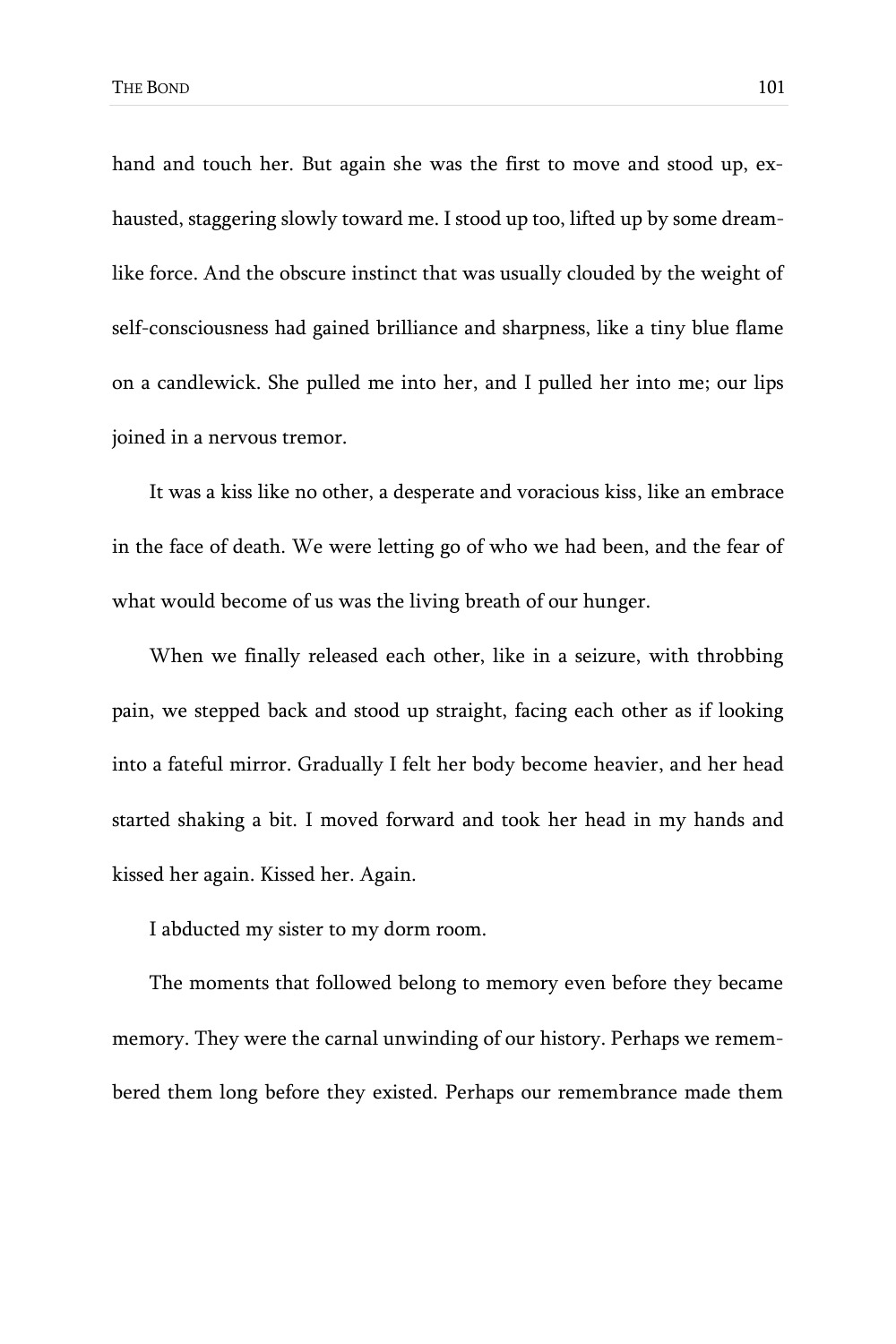exist. Ashes to ashes, flesh to flesh. Through the stubborn frame of that reminiscence, I conceive of our lovemaking as a medieval fresco: with an outburst of violence, both savage and codified. I see us as two groups rather than two beings; two similar formations moving forward, then dismantling under the shock before regrouping for a new assault. That night, we consummated our love. Completely alone and together; two wings—torn from our togetherness, bloodied and miraculous—knowing we'd never fly again—knowing we'd always be flying. Mia's salt on her skin, the taste of amber on my lips, Mia's eyes looking nowhere, my omniscient blindness. How long did it last? At what point did we lose the grace? At what exact moment did we disentangle ourselves from each other?

Still today, it is the after that I fear the most. The time of loss: when our eyes met and paused; when our eyes, now empty of the blindness, saw again. How could we tolerate it? The shame. As soon as the heat of our bodies ceased to trouble our senses, I let go of her. It was like the violent jolt of a fractured body. With ache, I sat up and turned my back to her. It lasted a few minutes, my inert body having nothing in front but void, my bed abruptly altered into the edge of a bottomless pit. Slowly my head became too heavy, rolled forward, along with my shoulders, conceding to fatigue and exhaustion; and then, like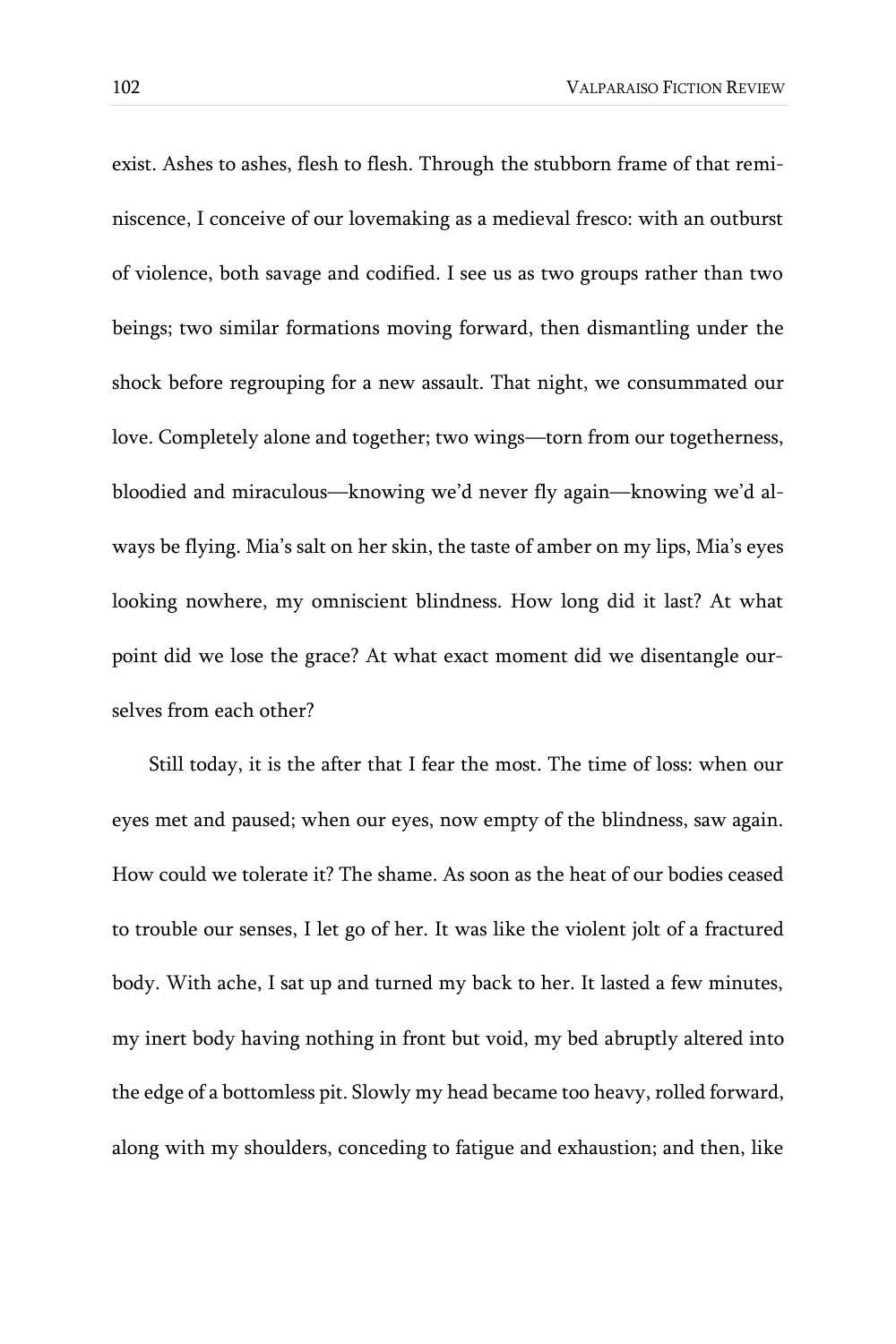a weight too heavy oscillating for too long between two positions that topples all of a sudden into the slope, I let go of my upper body forward and folded in two, my head between my knees, my hands sweeping the wooden slats on the floor.

I felt Mia ruffling in the sheets, moving toward me. And I bounced back up, as if in a last convulsion. I turned toward her with my hands clasped on my face like a mask, and I heard my own voice: throaty and vaguely menacing: "Go away…Go away…do not come near…for the love of us both…go now…go!"

She understood. She always understood. She left like a runaway, leaving tenuous hints of herself on a once beloved land.

§

We never saw each other again. Our parents suffered terribly from it. They never understood what could have driven us to that iron will of separateness. We offered no explanation. Their obstinacy could not drill any closer to the fiery core that they must have sensed. Maybe they brushed away their intuition. How would one expect them to do otherwise? We had to make complex plans to attend their funerals separately. What happened between Mia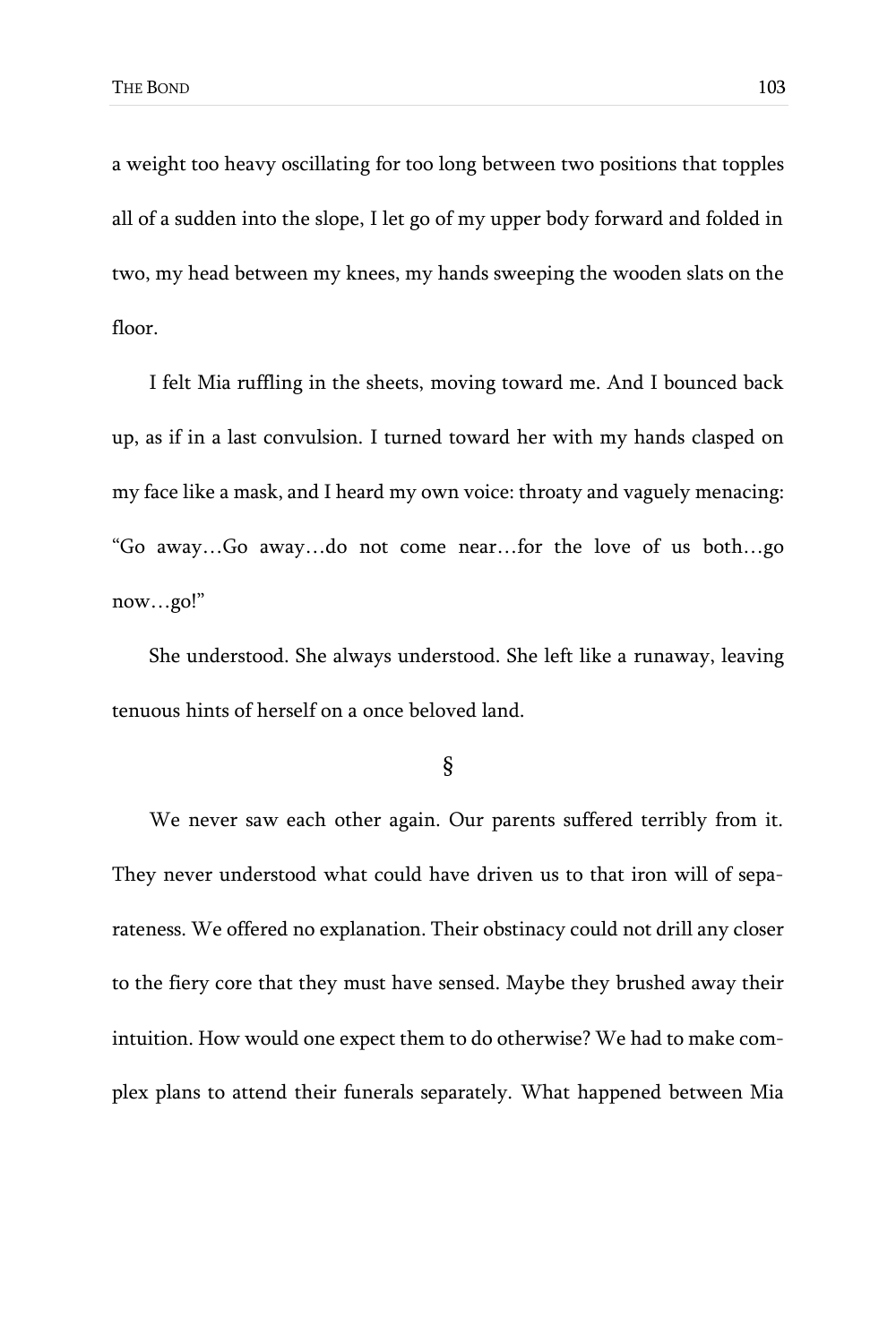and me remained forever trapped like an air bubble under an oceanic boulder. Only my brother-in-law Max had glimpsed what had been.

Max helped remarkably; he wrote to me on and off; he called throughout the years to keep me posted on the important things: the wedding, the children, Mia's artistic accomplishments. He never asked any questions.

I even met him a few times, and I learned to like him, to love him—perhaps a bit like my sister did. And today again, sitting before his many representations of her, at my dinner table, with more clarity than the young shaking brother I was then, I know I owe Mia everything I was and have become; since that night of fifty years ago where she opened us up like one inserts a knife into a resilient oyster shell. Any true expression of love has carried the echo of that moment. Since that night, I owe my sister the trust I have in my everenduring capacity to love.

The feeling, that trust, is me, a "me" that I had almost forgotten, buried as it was in intricate shells of adulthood and ripeness. Yet it was always so present and so pressing. It is the only possible me, pushing against a frame that has taken years to build, celebrating the frame as one more piece of its own edifice. All my life, I have loved and created and given in memoriam of that feeling. Not out of grief though. I was and still am burning its very alive truth serum.